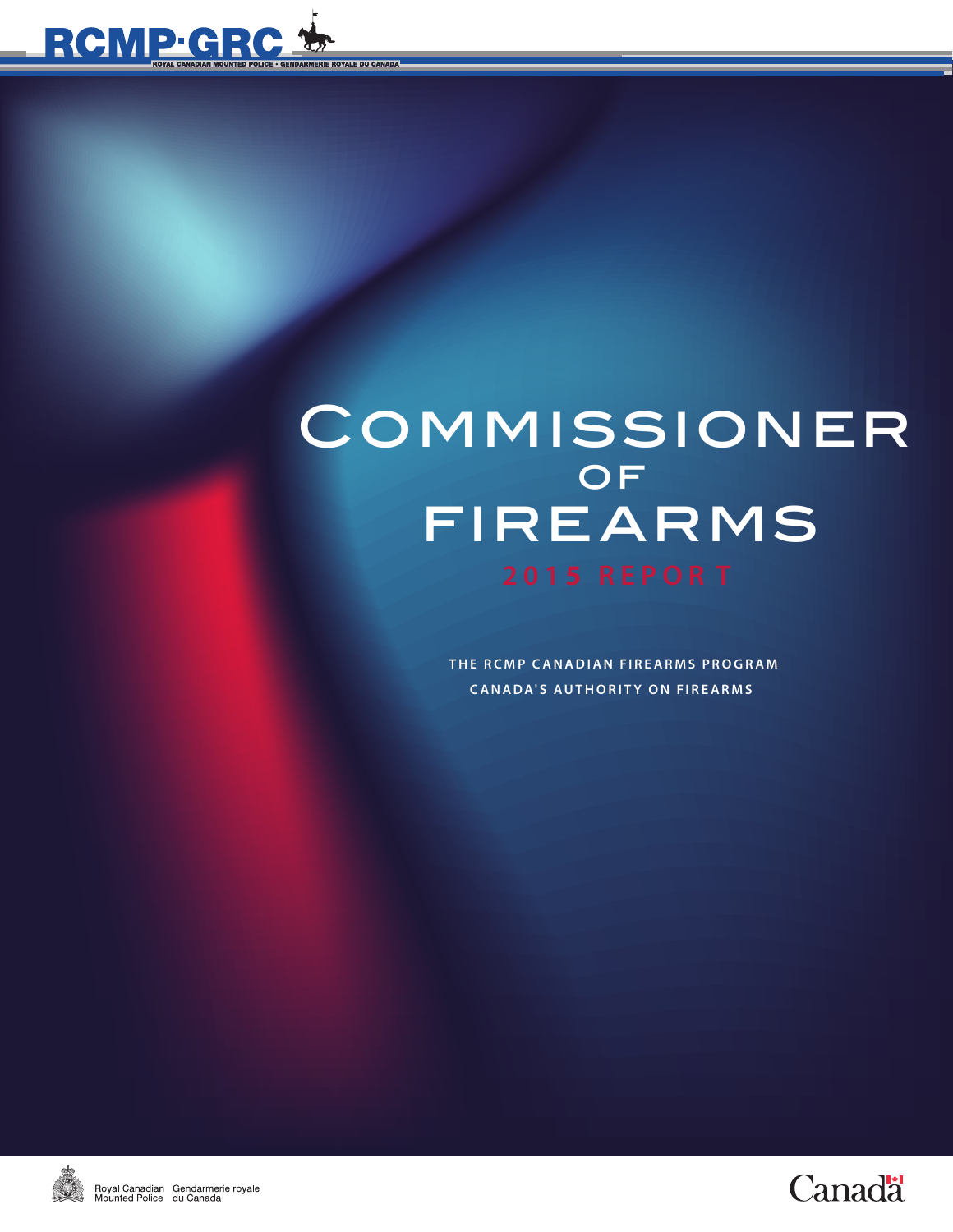# CONTACT INFORMATION

RCMP Canadian Firearms Program Ottawa, Ontario K1A 0R2

1 800 731 4000 (toll free) 1 613 825 0315 (fax)

Web site: www.rcmp.gc.ca/cfp Email: cfp-pcaf@rcmp-grc.gc.ca

Media Relations: Royal Canadian Mounted Police 1 613 843 5999

© Her Majesty the Queen in Right of Canada, as represented by the Royal Canadian Mounted Police, 2016

This publication may be reproduced for internal use only without permission provided the source is fully acknowledged. However, multiple copy reproductions of this publication in whole or in part for purposes of resale or redistribution require prior written permission from the:

Royal Canadian Mounted Police Ottawa, Ontario, K1A 0R2

Catalogue No: PS96E-PDF ISSN: 1927-6923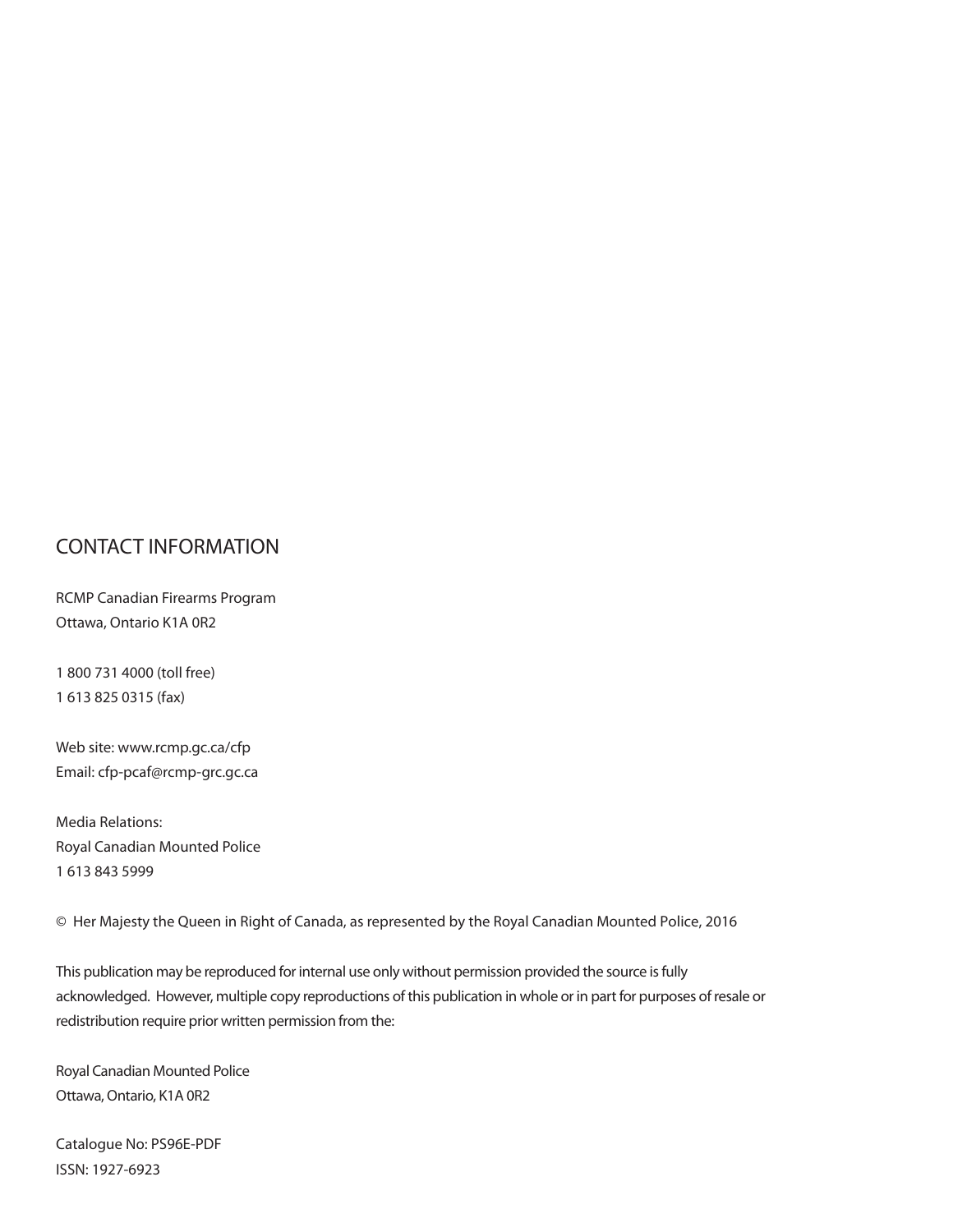# **TABLE OF CONTENTS**

| The Supreme Court of Canada's decision on Quebec's non-restricted firearm registration records .11 |
|----------------------------------------------------------------------------------------------------|
|                                                                                                    |
|                                                                                                    |
|                                                                                                    |
|                                                                                                    |
|                                                                                                    |
|                                                                                                    |
|                                                                                                    |
|                                                                                                    |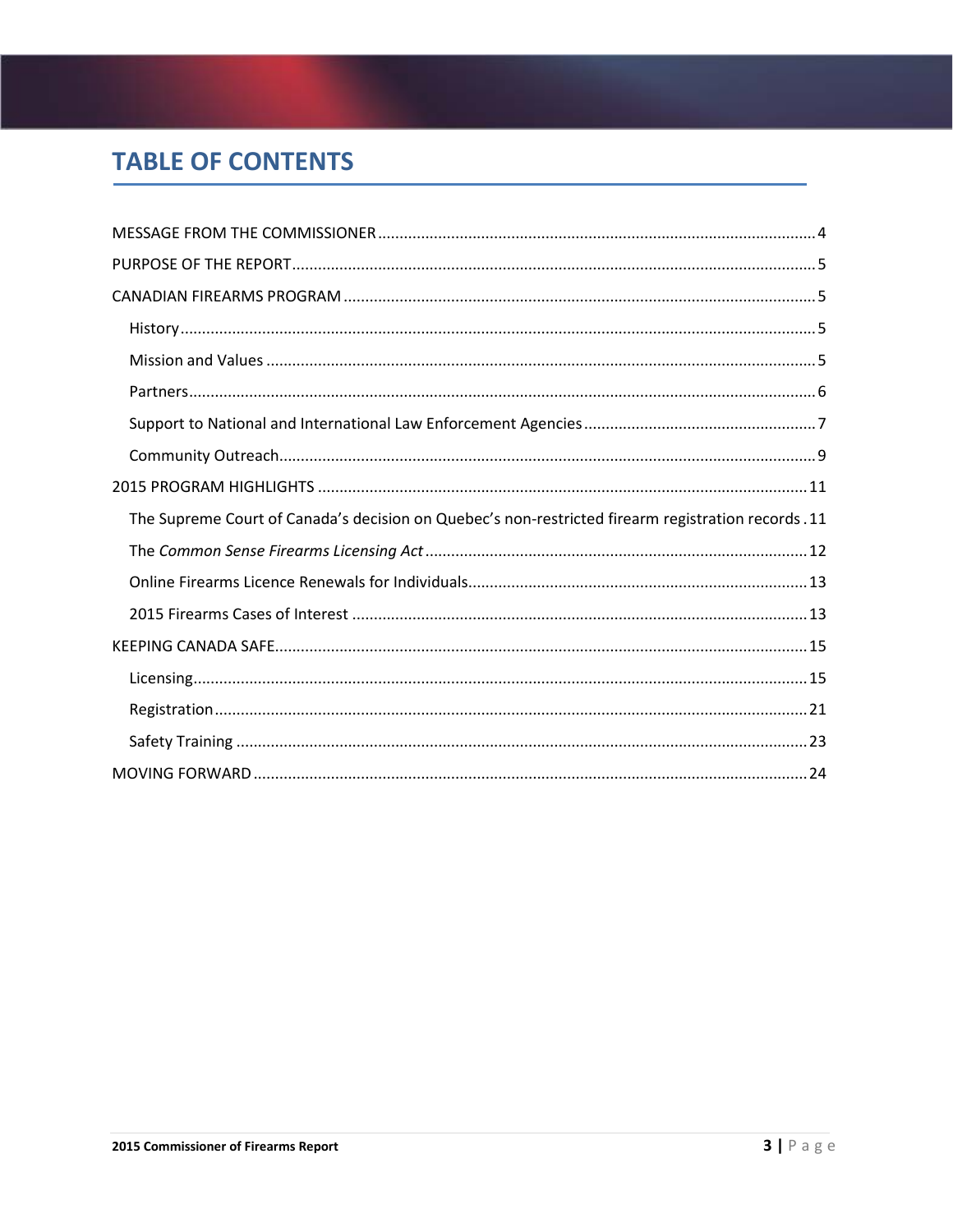# <span id="page-3-0"></span>**MESSAGE FROM THE COMMISSIONER**



The Royal Canadian Mounted Police (RCMP) Canadian Firearms Program (CFP) administers the *Firearms Act* and its regulations, provides specialized support services to law enforcement, and encourages firearms safety. The CFP is a national program that contributes to the RCMP's strategic priorities by working with partners and communities in order to enhance public safety.

The year 2015 was eventful for the CFP, as it continued to assist domestic and international law enforcement while serving more than two million individual and business firearms clients. Key developments impacting the work of the CFP in 2015 included the Supreme Court of Canada's decision on the *Ending the Long-gun Registry Act* for the province of Quebec and the implementation of the *Common Sense Firearms Licensing Act*.

The CFP also provided expertise to law enforcement in several criminal cases and continued to promote its online licence renewal process for individuals. The CFP's 2015 accomplishments demonstrate how the Program has once again successfully implemented legislative changes in a timely and efficient manner, all while continuing its commitment to client service excellence.

It is my privilege and duty to present the 2015 Annual Report of the Commissioner of Firearms.

Commissioner Bob Paulson Commissioner of Firearms Royal Canadian Mounted Police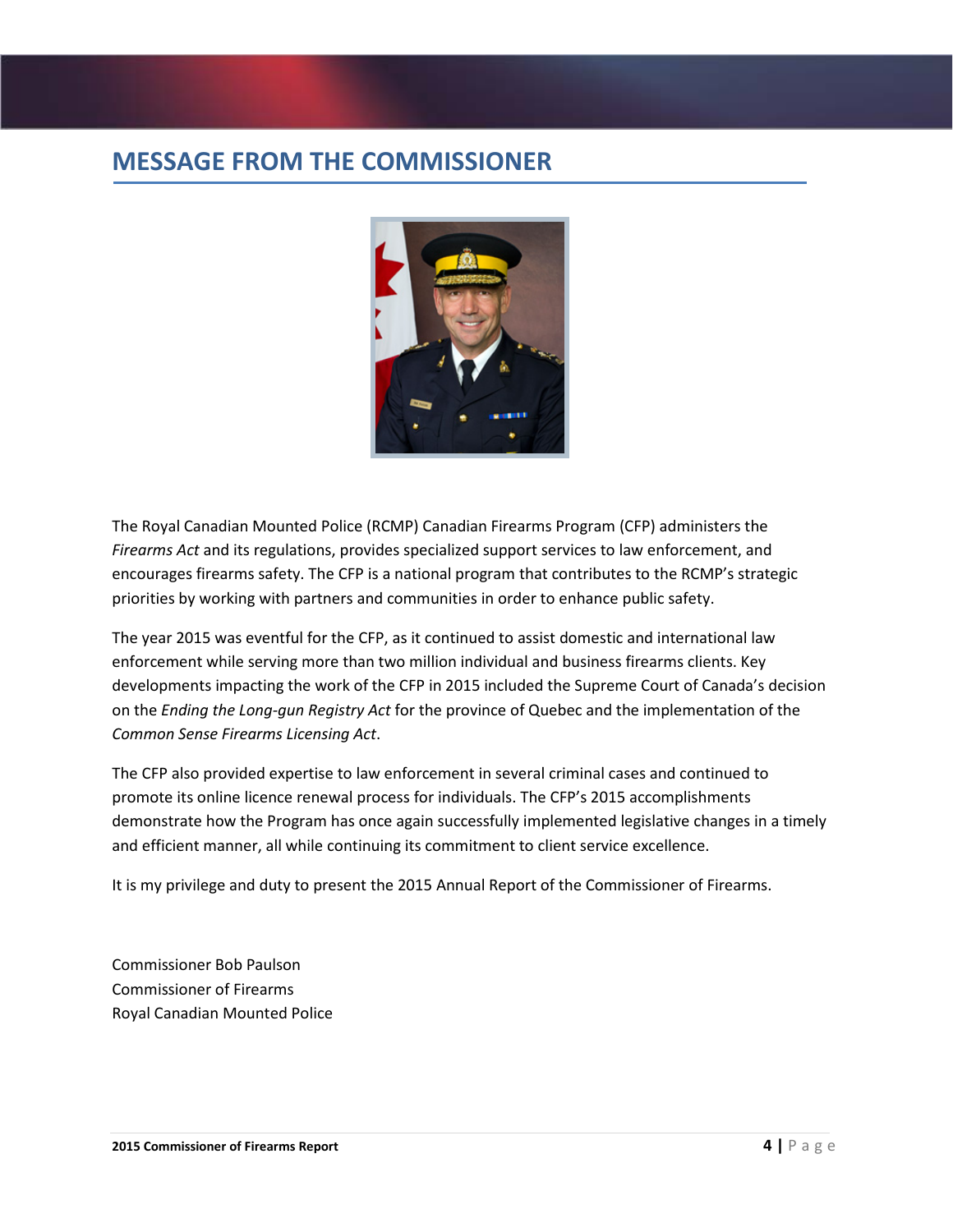# <span id="page-4-0"></span>**PURPOSE OF THE REPORT**

The 2015 Commissioner of Firearms Report summarizes the CFP's operational activities and support to its more than two million clients over the course of the year. As required by the *Firearms Act*, the report is submitted annually to the Minister of Public Safety and Emergency Preparedness for tabling in Parliament.

# <span id="page-4-1"></span>**CANADIAN FIREARMS PROGRAM**

# <span id="page-4-2"></span>**History**

The Canadian Firearms Centre was established to oversee the *Firearms Act* and the Program under the Department of Justice in 1996. In 2003, it became an independent agency under the Department of the Solicitor General. In 2006, the Royal Canadian Mounted Police (RCMP) became responsible for managing the CFP. The Program currently reports to the Commissioner of Firearms, who is responsible for the administration of the *Firearms Act*. The Commissioner of Firearms is also the Commissioner of the RCMP.

# <span id="page-4-3"></span>**Mission and Values**

The CFP's mission is to enhance public safety by reducing the risk of harm from misuse of firearms. It screens individual owners to confirm their eligibility to possess firearms, and promotes responsible ownership, storage and use of firearms. The Program also provides Canadian and international law enforcement agencies with specialized services vital to the prevention and investigation of firearms crime and misuse.

In pursuit of its mission, the CFP:

- supports the lawful ownership and use of firearms in Canada, and serves firearms clients with quality service, fair treatment and protection of confidential information;
- recognizes that the involvement of firearm owners and users, firearms businesses, law enforcement agencies, the provinces, the territories, federal agencies, Aboriginal peoples, safety instructors and firearms verifiers is essential for effective program delivery;
- commits to ongoing improvement and innovation to achieve the highest levels of service;
- engages its clients and stakeholders in reviewing and developing policies, and in communicating critical information on Program requirements and results;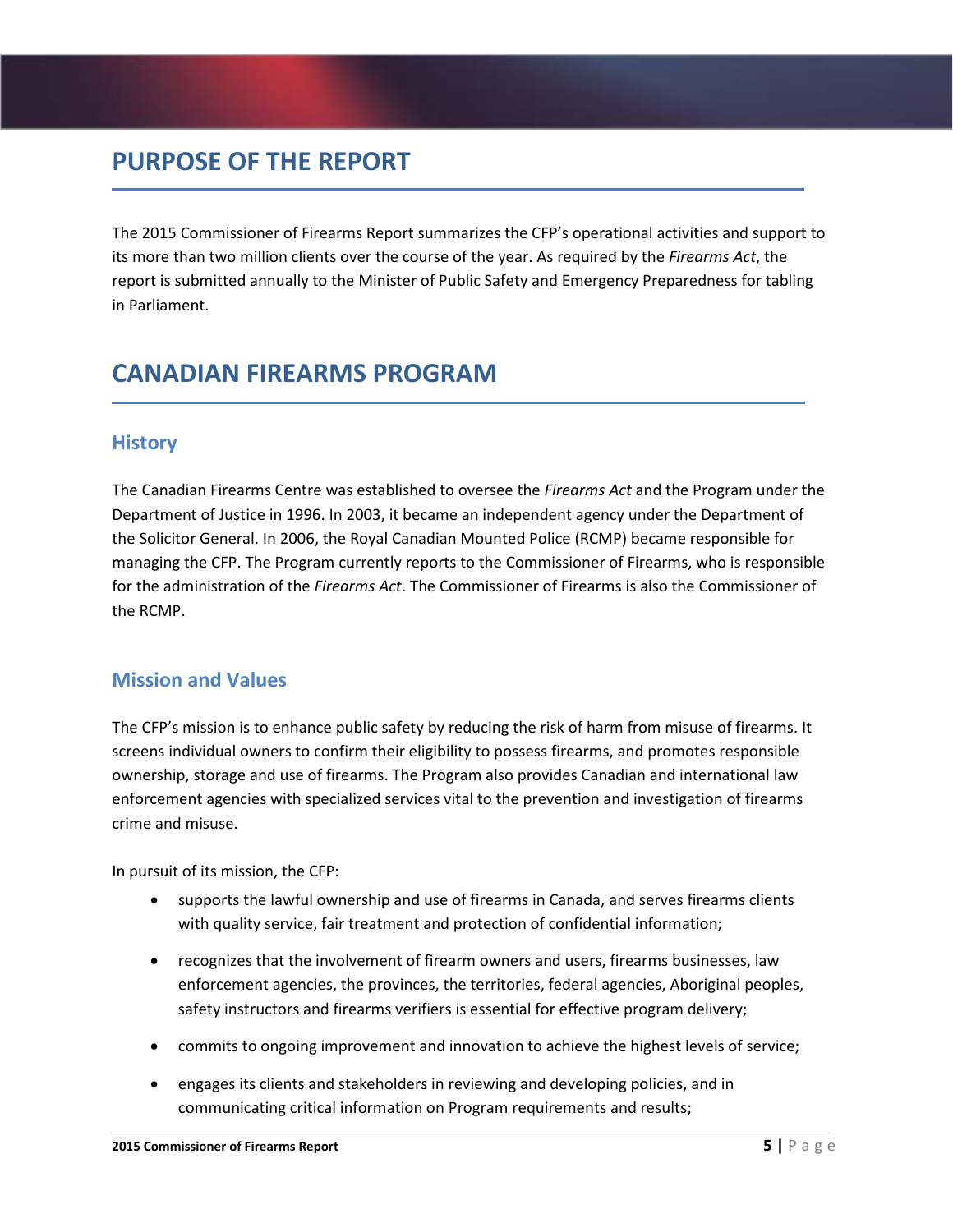- manages its resources efficiently to provide good value for money;
- provides clear and accurate reporting of Program performance and resource management; and,
- upholds the values and ethical standards of the Public Service of Canada by committing to fair staffing, supporting employee development, and fostering a work environment that encourages staff involvement and initiative.

# <span id="page-5-0"></span>**Partners**

Through the offices of Chief Firearms Officers (CFOs), the CFP works with the provinces, territories and municipalities to manage firearms licensing, authorizations to carry or transport, and the continuous eligibility of licensees for each province or territory. The Program also works with domestic and international law enforcement agencies to provide information on potential public safety risks, assist with or execute search warrants, and provide firearms tracing, identification and disposal services. Finally, the Program works with other federal departments and agencies, including:

- *Public Safety Canada:* Provides accurate and up-to-date firearms-related policy advice and technical information, which is then shared with the Minister and other senior government officials.
- *Canada Border Services Agency (CBSA)*: Assesses and confirms firearms declarations being imported, and inspect firearm shipments to confirm admissibility.
- *Global Affairs Canada*: Ensures Canada's international commitments regarding firearms reflect the country's priorities and issues the permits required to export and import firearms.
- *Department of Justice*: Consults on policy development on criminal law related to firearms.
- *Indigenous and Northern Affairs Canada*: Advises on firearms legislation and related issues.
- *Guns and Gangs law enforcement units*: Supports provincial/territorial and municipal Guns and Gangs units with investigations leading to successful prosecution of criminals involved in the smuggling, trafficking and criminal use of firearms.
- *International partners:* Works with law enforcement agencies from the United States, other countries and Interpol to prevent the illegal movement of firearms across borders and provides an electronic exchange of firearms trace information with the U.S. Bureau of Alcohol, Tobacco, Firearms and Explosives (ATF).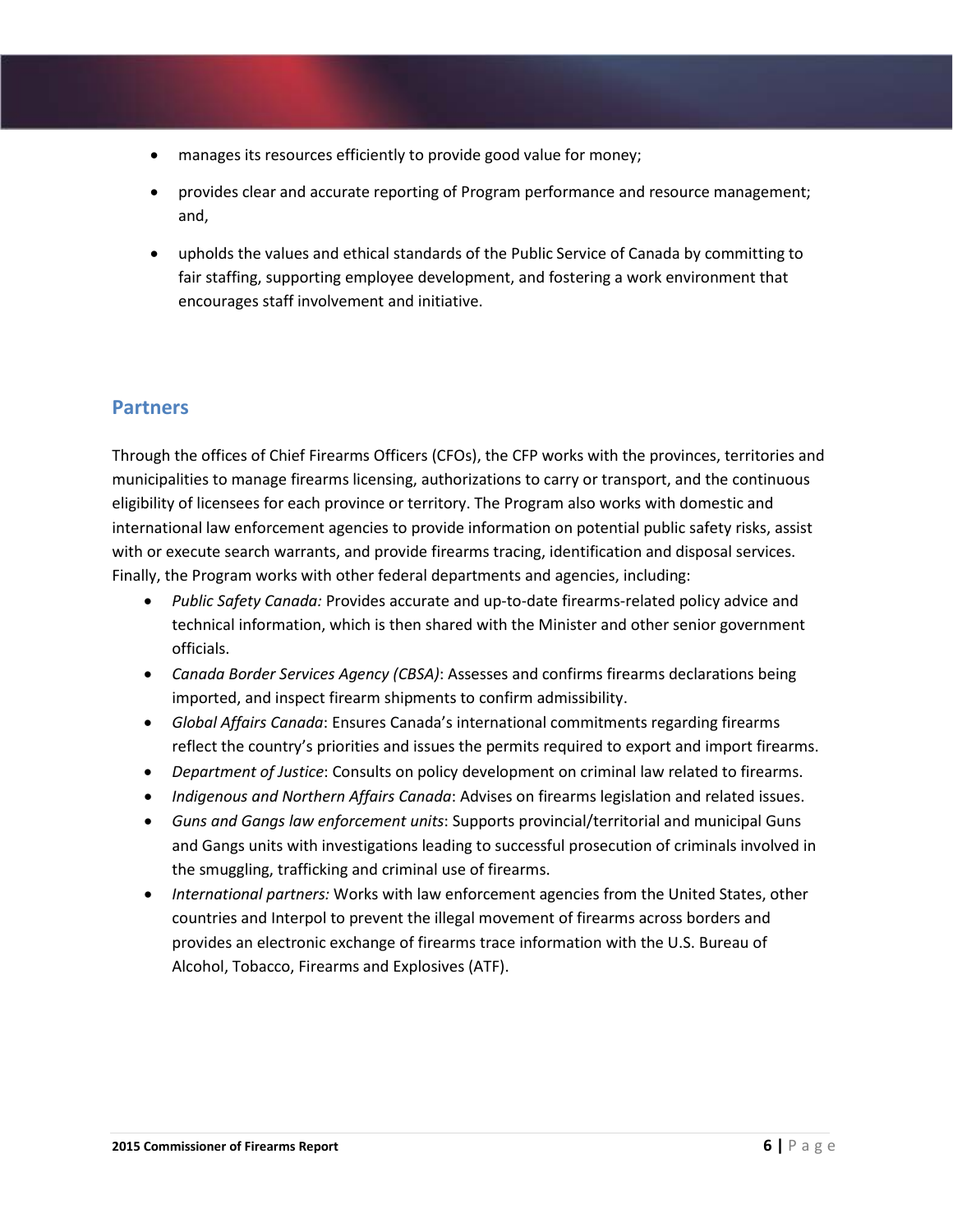# <span id="page-6-0"></span>**Support to National and International Law Enforcement Agencies**

The CFP makes Canada safer by strengthening the ability of law enforcement and criminal justice partners to combat the illegal smuggling, trafficking, distribution and use of illicit firearms. Its National Weapons Enforcement Support Team (NWEST) assists national and international law enforcement agencies with all aspects of firearms investigations and prosecutions. The Firearms Operations and Enforcement Support unit receives, analyzes and reports information on illicit firearms trends and patterns in Canada. This information is shared with law enforcement agencies during investigations to help combat the trafficking of firearms, and mitigate the impact these firearms have on public and police officer safety. The Program also delivers firearms safety training to public agents and provides expert testimony on firearms identification and classification. Finally, Internet services are provided directly to law enforcement agencies in support of ongoing criminal investigations. For example, the CFP received 127 requests from law enforcement agencies for Internet screening services in 2015.

#### *Firearms identification services*



Th[e Firearms Reference Table \(FRT\)](https://infobea.rcmp-grc.gc.ca/eFRTWeb/login.do) is a computer database managed by the Program that provides national and international law enforcement officers with a tool for identifying and describing firearms. Containing 160,895 firearms records and 45,975 images, the FRT improves accuracy in import-export control cases and facilitates information sharing. The FRT also assists in firearms tracing, record keeping and determining the class of a firearm as outlined under the applicable *Criminal Code* definitions. In 2015, the Program received 55 firearms for inspection. Inspections can be necessary to assist in a criminal case or determine its classification.

**Forensic Identification Assistant examining a firearm using a forensic light source** 

## *Firearms tracing services*

The Canadian National Firearms Tracing Centre processes tracing requests to assist national and international law enforcement agencies with their investigations by determining the origin and history of a firearm, and possibly assisting with linking it to a crime. A firearm is a critical piece of physical evidence in a gun-related crime and tracing it to an individual or criminal organization provides key information in criminal cases. In 2015, the Program received 2,479 firearms tracing requests.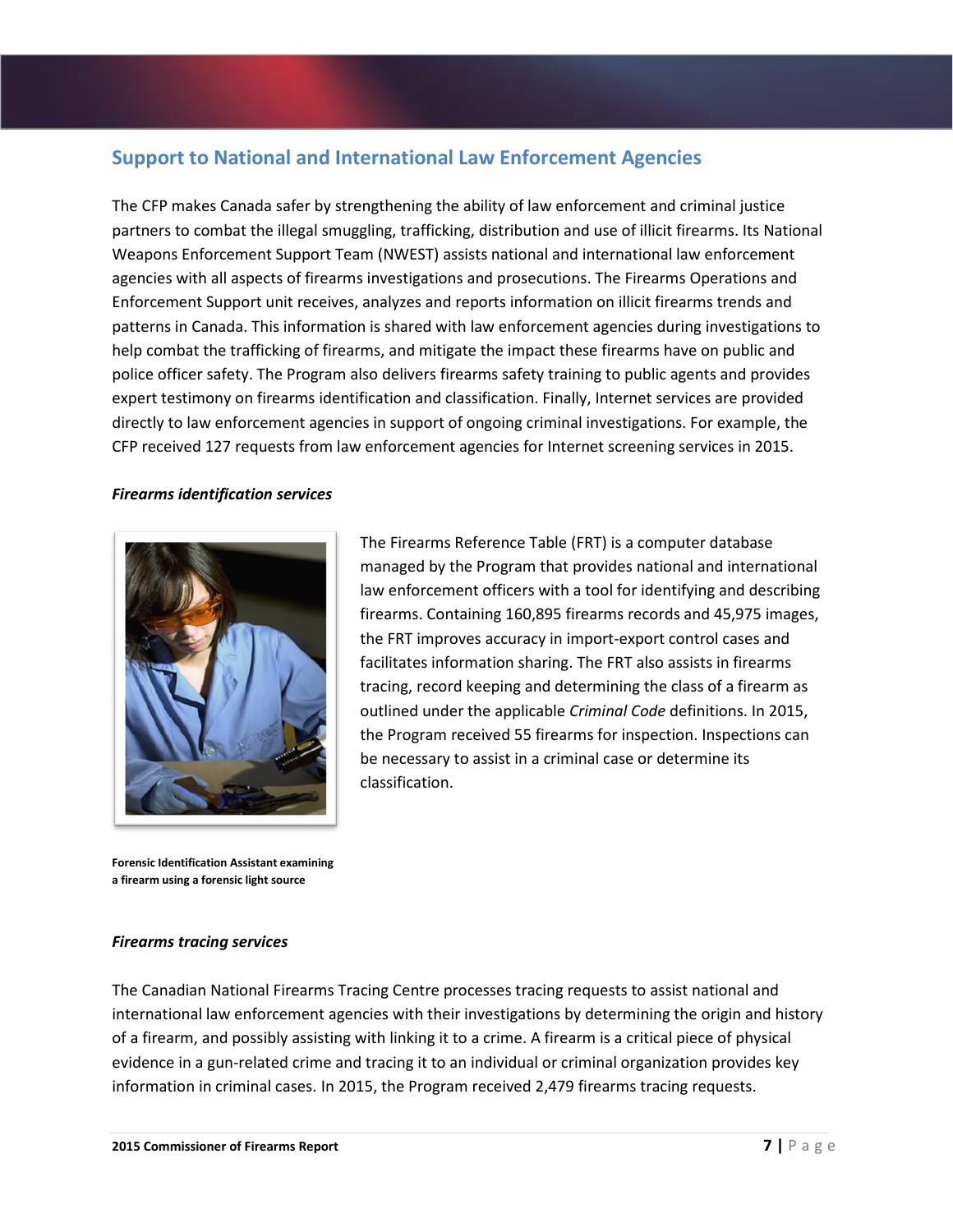## *Fostering information sharing*

The CFP provides police agencies with statistical reports on firearms in their jurisdiction. Firearms information can help police in addressing and countering gun violence, combating the illegal movement of firearms in their jurisdiction, and focusing and planning investigative efforts. Information about licensing and registration is additionally available to law enforcement officers through the Canadian Firearms Registry Online (CFRO), which is accessed through the Canadian Police Information Centre (CPIC) database. CPIC allows officers to trace recovered firearms or to anticipate the potential of firearms at a location prior to attendance. For example, if a firearms licence is revoked and the police must recover the firearm(s) from an individual or location, an officer can query the database to determine the number of registered firearms (restricted or prohibited) associated with the individual, their descriptions and their serial numbers. Canadian law enforcement agencies queried the CFP database an average of 17,731 times per day in 2015 (Chart 1).



**\*** Non-restricted firearms were registered in Quebec only up until March 27, 2015.

## *Public Agents Firearms Regulations*

The *Public Agents Firearms Regulations*, in full effect since 2008, require public service agencies and public agents, including police forces, to report all agency-owned and protected (seized, turned in or found by police) firearms in their possession. In 2015, there were 1,728 public service agencies that declared an inventory of firearms (Table 1), with 25,577 firearms seized among them (Tables 2 and 3).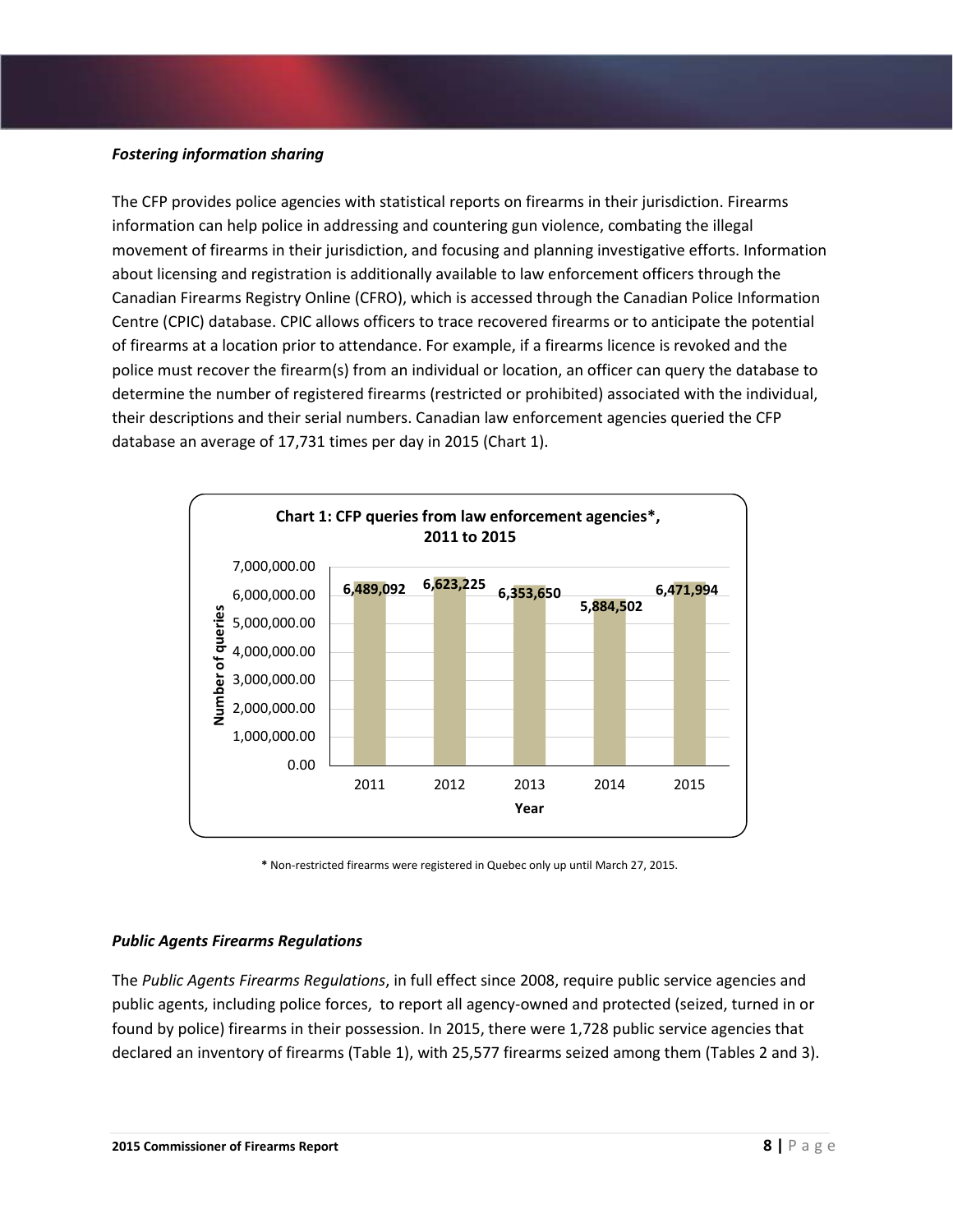| Table 1: Canadian public service agencies reporting possession of firearms, 2015*                                                                                                                                                           |               |
|---------------------------------------------------------------------------------------------------------------------------------------------------------------------------------------------------------------------------------------------|---------------|
| Agency type                                                                                                                                                                                                                                 | <b>Number</b> |
| Court                                                                                                                                                                                                                                       | 130           |
| Federal agency                                                                                                                                                                                                                              | 254           |
| Municipal agency                                                                                                                                                                                                                            | 51            |
| Police academy                                                                                                                                                                                                                              |               |
| Police agency or detachments                                                                                                                                                                                                                | 1.044         |
| Provincial agency                                                                                                                                                                                                                           | 244           |
| <b>Total</b><br>1,728                                                                                                                                                                                                                       |               |
| *The numbers represent individual agencies reporting possession of firearms. In some instances, this can be an entire<br>police force, while in other cases it may represent a single detachment of a larger police force such as the RCMP. |               |

| Table 2: Firearms seized, by public service<br>agencies, by province or territory, 2015 |                 |  |
|-----------------------------------------------------------------------------------------|-----------------|--|
| Province or territory                                                                   | <b>Seizures</b> |  |
| Newfoundland and Labrador                                                               | 140             |  |
| Prince Edward Island                                                                    | ٦               |  |
| Nova Scotia                                                                             | 1,003           |  |
| New Brunswick                                                                           | 566             |  |
| Quebec                                                                                  | 7,101           |  |
| Ontario                                                                                 | 6,453           |  |
| Manitoba                                                                                | 963             |  |
| Saskatchewan                                                                            | 758             |  |
| Alberta                                                                                 | 3,663           |  |
| British Columbia                                                                        | 4,874           |  |
| Yukon                                                                                   | 18              |  |
| <b>Northwest Territories</b>                                                            | 27              |  |
| Nunavut                                                                                 | 8               |  |
| Total<br>25,577                                                                         |                 |  |

| Table 3: Firearms seized, by public<br>service agencies, by class, 2015 |        |
|-------------------------------------------------------------------------|--------|
| <b>Class</b>                                                            | Seized |
| Non-restricted                                                          | 20,731 |
| Restricted                                                              | 3,333  |
| Prohibited                                                              | 1,513  |
| <b>Total</b><br>25,577                                                  |        |

# <span id="page-8-0"></span>**Community Outreach**

## *Call centre*

The Program is committed to regularly communicating with the public and distributing firearms safety information through a variety of channels. When seeking firearms-related information or assistance, the public can contact the CFP call centre by using the toll-free number 1-800-731-4000 or via email at [cfp-pcaf@rcmp-grc.gc.ca.](mailto:cfp-pcaf@rcmp-grc.gc.ca) In 2015, the CFP call centre received 788,050 telephone calls and almost 13,000 email inquiries. The CFP encourages the general public to report any public safety concerns by phone. Reported safety concerns are taken seriously by the Program and play a role in applicant screening and continuous eligibility screening of licensees.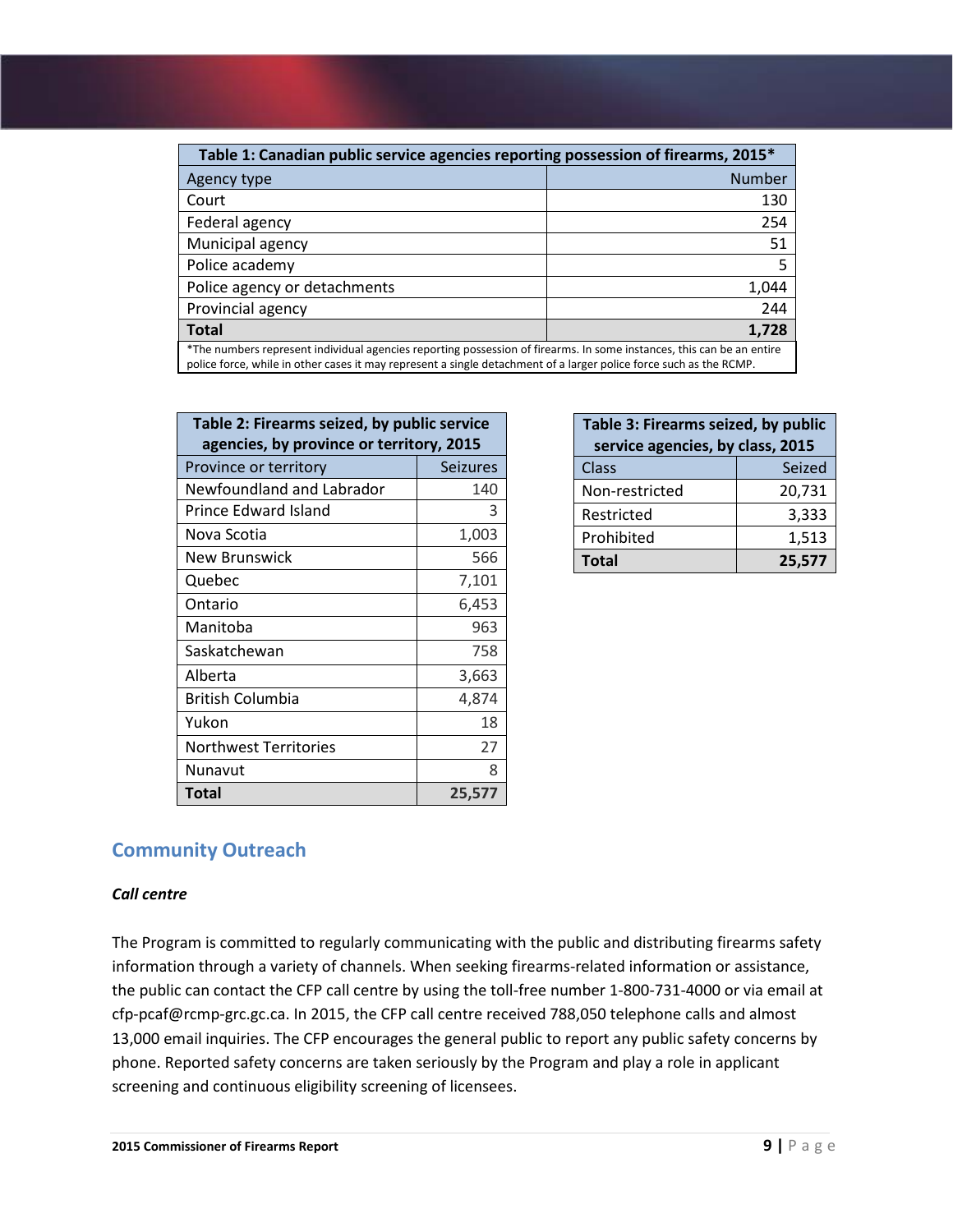#### *Website*

The [CFP](http://www.rcmp-grc.gc.ca/cfp-pcaf/index-eng.htm) website, a sub-site of the RCMP website, is regularly updated to provide information regarding firearms safety, policies and client-service initiatives. It offers a variety of information to individuals, businesses and law enforcement about licensing and registration requirements, as well as firearms safety awareness. In 2015, the CFP website received 6,415,108 unique page views, an increase of almost 1.25 million compared to 2014.

#### *Communication products*

A variety of communication materials are provided to inform the public, businesses, front-line police and other law enforcement agencies about the CFP and firearms requirements in Canada. In 2015, CFP staff continued attending hunting, outdoor and gun shows across the country, distributing firearmssafety products and responding to requests for firearms information. Additionally, the Program maintained its partnerships with various Canadian law enforcement agencies and community groups by distributing firearms-related information in brochure, card and fact sheet formats.

#### *Aboriginal and youth outreach*

The CFP continued to provide specific firearms services to Aboriginal peoples and youth in 2015 to support the RCMP's strategic priorities. For example, the CFP worked with communities in Nunavut that engaged in the sale of firearms and/or ammunition to ensure their compliance with licence conditions. Other initiatives included assisting community members with the processing of new licence and renewal licence applications, involving Alternate Certification where applicable, providing the instruction of the Canadian Firearms Safety Course (CFSC), and promoting safe storage.

Similarly, the staff from the CFO office in Newfoundland and Labrador participated in a successful outreach event in the Aboriginal community of Natuashish in March 2015. The objective of the event was to enhance awareness of - and promote firearm safety by contacting as many clients as possible, renewing expired firearms licences and making the CFSC available to interested residents. Two CFSC sessions were presented, numerous expired licences were renewed with the assistance of the Firearms Officers in attendance, and safe storage examples were reviewed. A first for this region was the offering of alternative certification to adults who had trouble understanding English and to community Elders.



**Firearms Officer delivering the CFSC in Natuashish, Labrador**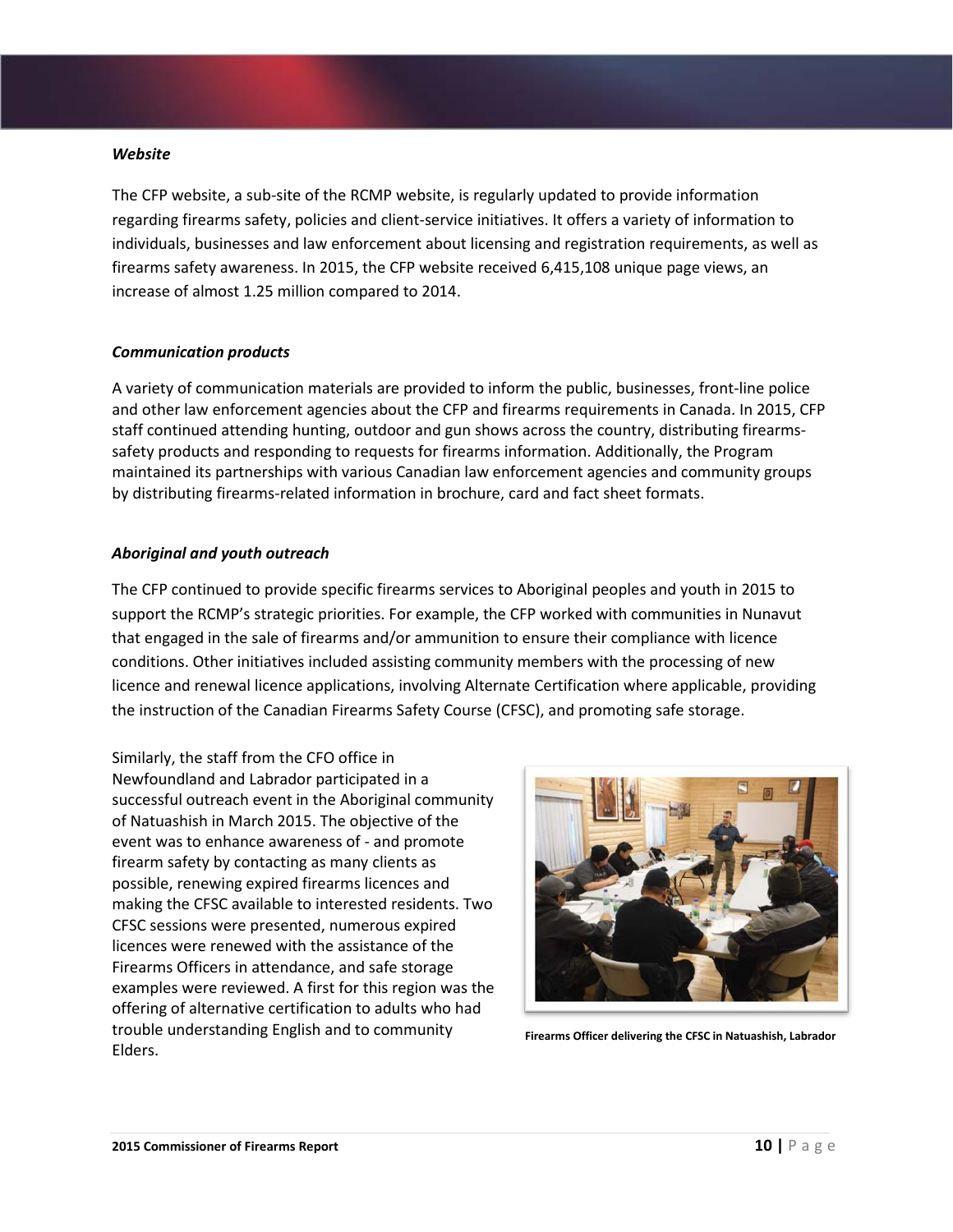Furthermore, the CFO Newfoundland and Labrador office had the opportunity to represent the CFP at the St. John's Rod and Gun Club Youth Day event in June 2015. A short presentation was given to the 50 youth and parents that attended to explain the process of obtaining a Minor's Licence. The CFP presentation focused on the Minor's Licence requirement to successfully complete the CFSC, as well as the differences between a Minor's Licence and a Possession and Acquisition Licence. The event was a great community outreach opportunity to answer questions about firearms licensing for minors.



**Firearms Agent giving a presentation on firearms licensing**

# <span id="page-10-0"></span>**2015 PROGRAM HIGHLIGHTS**

# <span id="page-10-1"></span>**The Supreme Court of Canada's decision on Quebec's non-restricted firearm registration records**

## *April 2012 to early March 2015*

The *Ending the Long-gun Registry Act* came into effect on April 5, 2012. At that time, the CFP undertook the necessary work to implement the new legislation, which included the destruction of existing non-restricted firearms registration records held in the Canadian Firearms Registry in October 2012. Between April 2012 and early March 2015, due to a court challenge from Quebec, the Registrar still registered non-restricted firearms for residents of Quebec, and the Commissioner of Firearms continued to maintain Quebec residents' non-restricted firearms registration records, pending the final decision by the Supreme Court of Canada.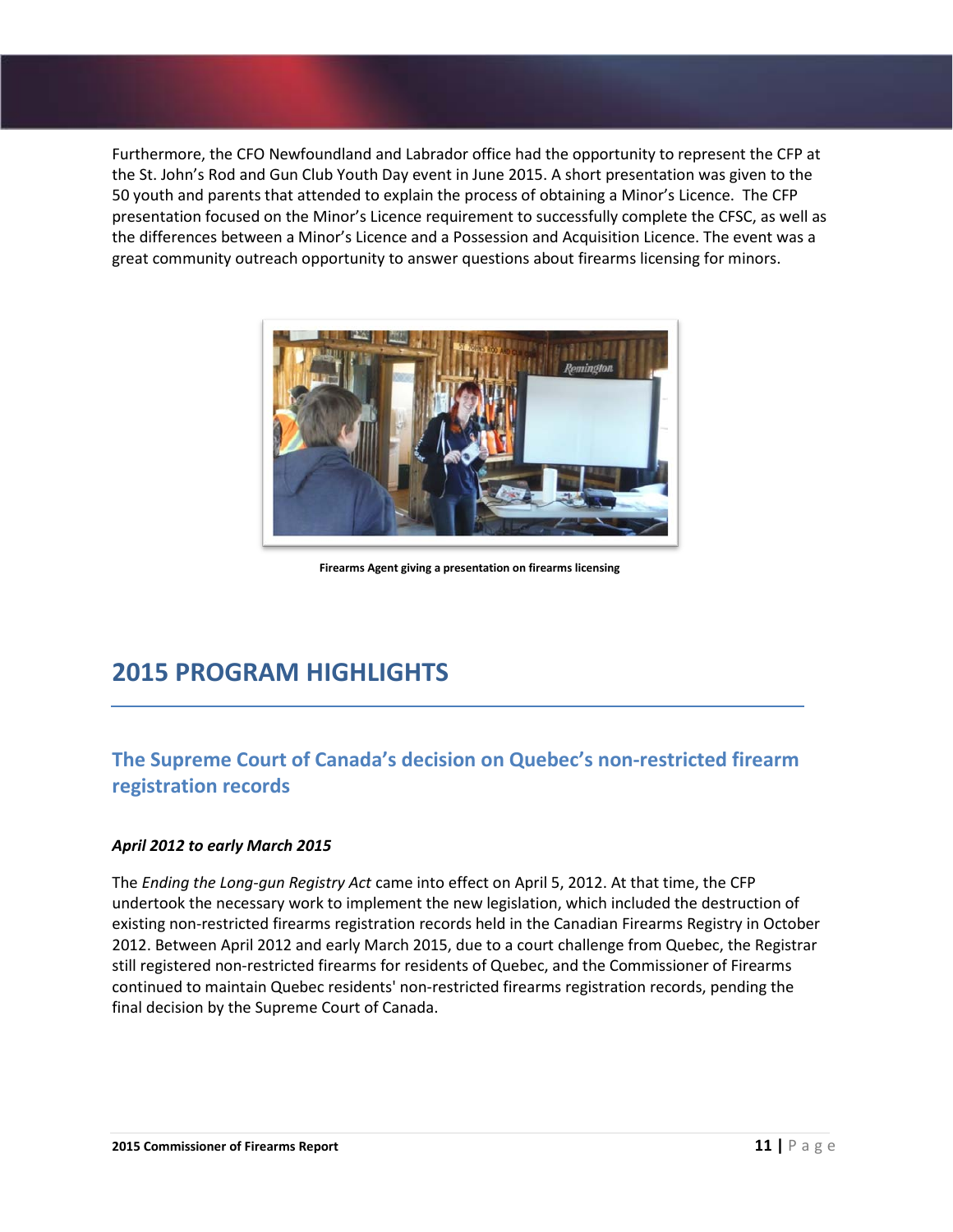#### *March 2015*

The Supreme Court of Canada released its decision regarding the non-restricted firearms registration records for residents of Quebec on March 27, 2015. The Court dismissed Quebec's appeal challenging the constitutionality of the provisions of the *Ending the Long-gun Registry Act* requiring the destruction of non-restricted registration records, and refused to order the transfer of these records to Quebec. The CFP immediately complied with the decision and Act, by halting the acceptance and processing of registration and transfer applications for non-restricted firearms from within the province of Quebec, and taking steps to execute the deletion of the remaining Quebec non-restricted registration records from the Canadian Firearms Registry.

# <span id="page-11-0"></span>**The** *Common Sense Firearms Licensing Act*

On June 18, 2015, the *Common Sense Firearms Licensing Act* received Royal Assent. This legislation amended the *Firearms Act* and the *Criminal Code*. Some of these changes were brought into force upon Royal Assent (effective immediately), while others came into force upon a date fixed by Order in Council. The provisions include the following:

| <b>Came into Force</b><br>on June 18, 2015.        | Make classroom participation in firearms safety courses mandatory for first-time<br>licence applicants.                                                                                                                                                                                                         |
|----------------------------------------------------|-----------------------------------------------------------------------------------------------------------------------------------------------------------------------------------------------------------------------------------------------------------------------------------------------------------------|
|                                                    | Provide for the discretionary authority of CFOs to be subject to the regulations.                                                                                                                                                                                                                               |
|                                                    | Strengthen the Criminal Code provisions relating to orders prohibiting the<br>possession of firearms where a person is convicted of an offence involving<br>domestic violence.                                                                                                                                  |
|                                                    | Provide the Governor in Council with the authority to prescribe firearms to be<br>non-restricted or restricted.                                                                                                                                                                                                 |
| <b>Came into Force</b><br>on September 2,<br>2015. | Eliminate of the Possession Only Licence (POL) and conversion of all valid POLs to<br>Possession and Acquisition Licences (PALs).                                                                                                                                                                               |
|                                                    | Authorizations to Transport become a condition of a licence for certain routine<br>and lawful activities such as target shooting; taking a firearm home after a<br>transfer; going to a gunsmith, gun show, a Canadian port of exit; or a peace officer<br>or a CFO for verification, registration or disposal. |
| Not yet in force                                   | Create a six-month grace period at the end of the five-year licence.                                                                                                                                                                                                                                            |
|                                                    | Share firearms import information when restricted and prohibited firearms are<br>imported into Canada by businesses.                                                                                                                                                                                            |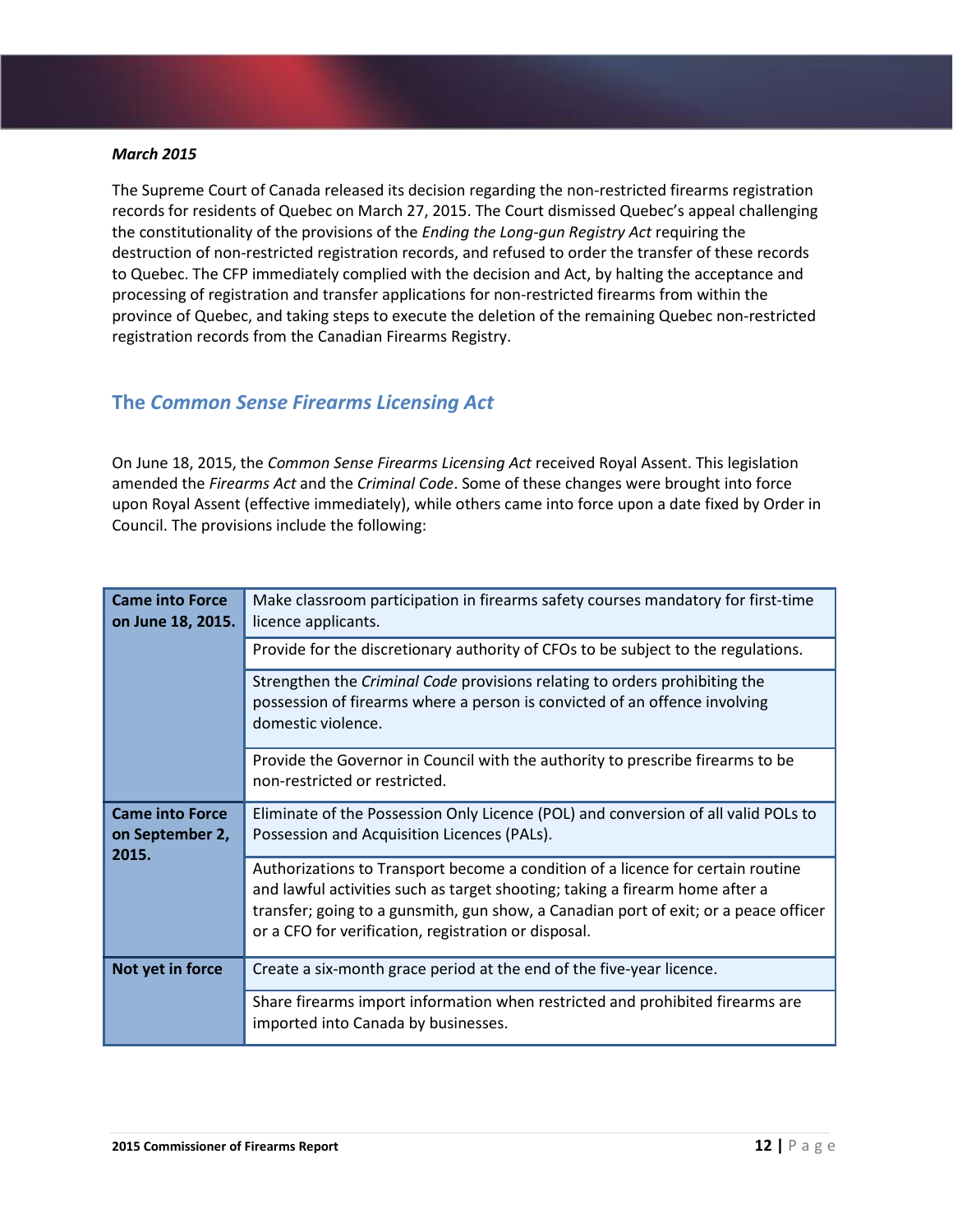# <span id="page-12-0"></span>**Online Firearms Licence Renewals for Individuals**

Since the September 2014 implementation of online firearms licence renewals for individuals, the CFP has received over 100,000 online licence renewal applications. In 2015 only, there were 92,759 online renewals. The new service was promoted throughout 2015 via the CFP website, call centre scripts and communications products, and was well received by individual clients. This service enhances client service delivery because it is secure, fast and easy in comparison to paper applications. In addition, online licence renewal provides a faster turnaround time for issuing renewed licences by eliminating the requirement to submit forms by mail. It is also greatly beneficial for the CFP since it significantly reduces the processing time, while following the same eligibility review as done with paper applications.

# <span id="page-12-1"></span>**2015 Firearms Cases of Interest**

#### *Working with municipal law enforcement agencies*

Members of NWEST in Quebec were asked in March 2015 by the Montreal Police Service to identify firearm pictures that were posted online to Pinterest by a suspected criminal gang member. After consultation, NWEST determined that the firearms in the pictures were real and identified them accordingly. A few weeks later, the Montreal Police Service obtained a search warrant for the residence of the individual of interest. Five illegal and prohibited firearms were found. The NWEST members provided further assistance by identifying the seized firearms and submitting a list of infractions for the Crown.





**Firearms retrieved from the residence in Montreal**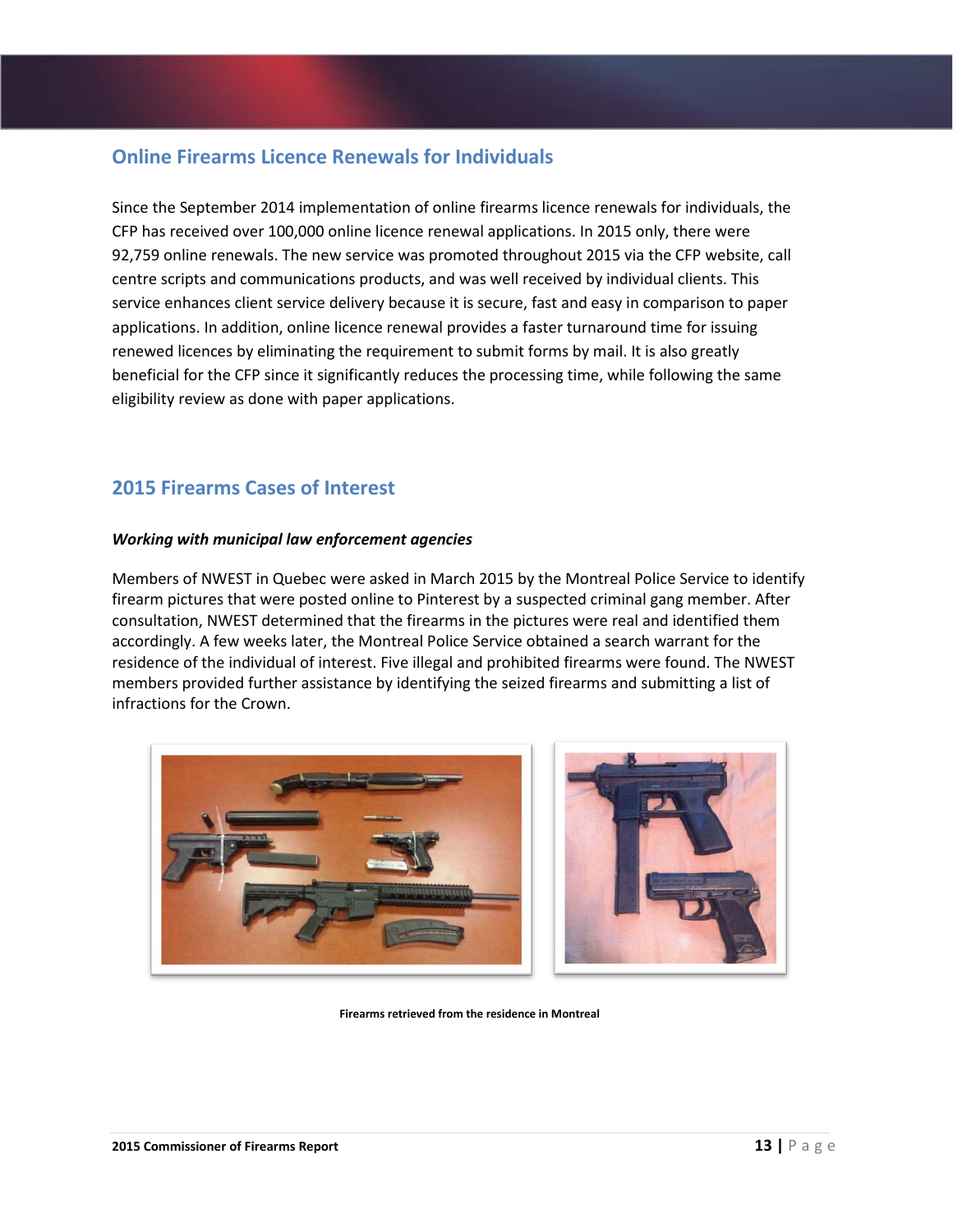#### *Working with Aboriginal police services*

In November 2015, NWEST, the Treaty Three Police Service's Street Crime Unit and other uniformed officers executed a search warrant on a residence at Obashkaandagaang Bay in Manitoba that resulted in the seizure of cache of weapons and ammunition. Officers seized ten firearms, including some that were loaded and stored in an unsafe manner. In addition to the firearms, officers seized an assortment of high capacity magazines and over 200 boxes of ammunition. The suspect was charged with unsafe storage of a firearm, possession of a prohibited device, possession of a firearm knowing its possession is unauthorized, possession of a loaded firearm with readily accessible ammunition, possession of a firearm in an unauthorized place, and careless storage of ammunition.



**Firearms retrieved from the residence in Obashkaandagaang Bay**

## *Working with other government departments*

Members of NWEST in New Brunswick and Nova Scotia participated in a joint forces operation with members of CBSA, Environment Canada and other members of the RCMP, in June 2015. NWEST members inspected firearms declarations for hunters returning to the United States, with a focus on targeted outfitters and individuals that were identified within the last five years. In the end, NWEST confirmed that over 100 firearms brought into Canada returned to the United States with the travellers. NWEST also examined for CBSA two restricted firearms from United States citizens attempting to enter Canada.



**Uniformed public agents from RCMP, Citizenship and Immigration Canada and CBSA**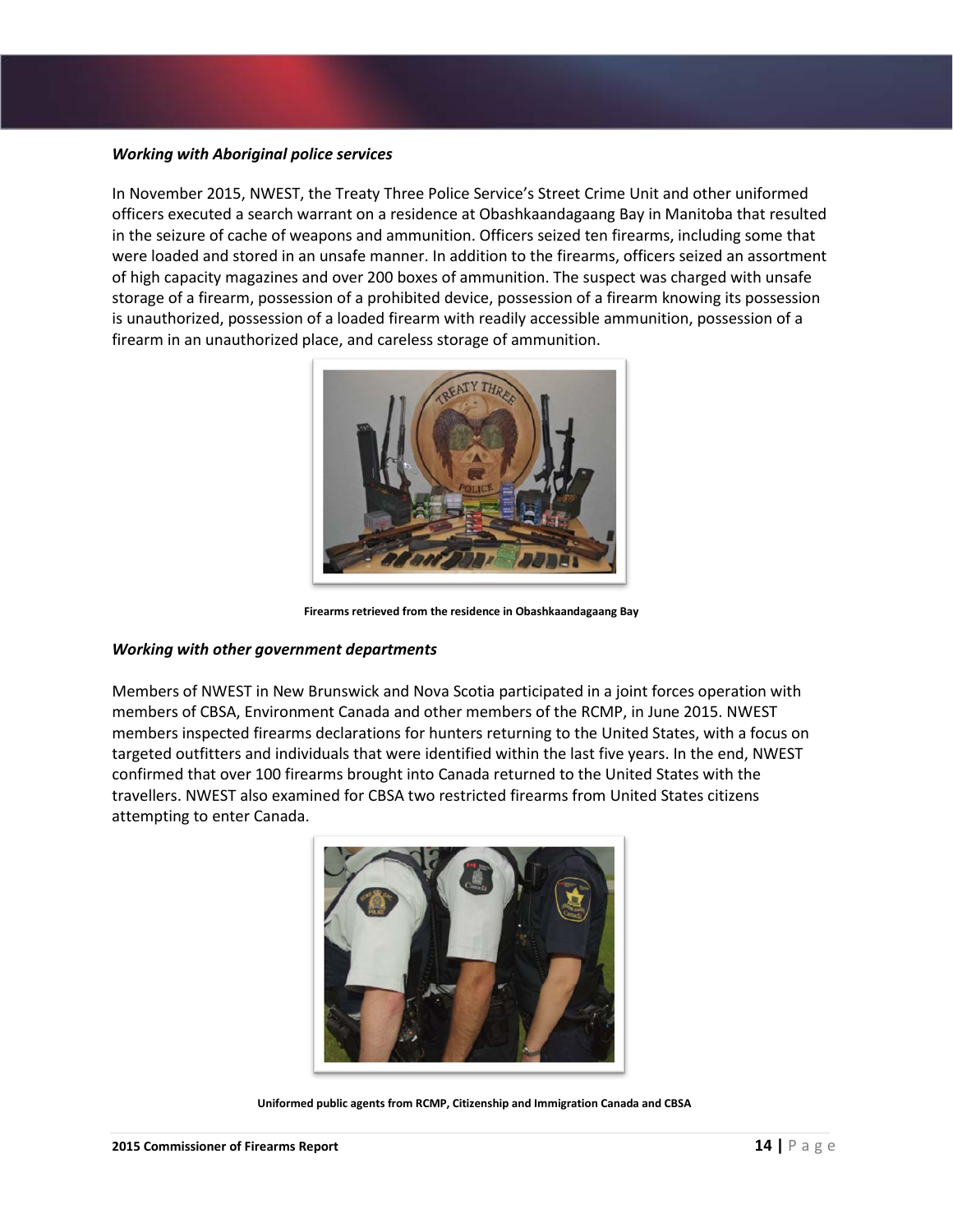# <span id="page-14-0"></span>**KEEPING CANADA SAFE**

The CFP was transferred to the RCMP in 2006 to help reduce gun crime while allowing Canadian police authorities to more effectively coordinate gun control. The Program administers the *Firearms Act* and its related Regulations, and targets firearms use that is unsafe or criminal in nature. In order to enhance public safety, the CFP regulates firearms licensing and registration, as well as manages and administers the firearms safety training courses.

# <span id="page-14-1"></span>**Licensing**

Individuals who possess or use firearms must be licensed, unless an individual is using a firearm under the direct and immediate supervision of a licensed holder. Similarly, all individuals who acquire firearms or ammunition must be licensed. Three types of firearms licences were available to individuals in Canada up until September 2, 2015, when the POL was eliminated by the *Common Sense Firearms Licensing Act*:

- 1. The PAL is the only licence available to new applicants 18 and older.
- 2. The POL existed until September 2, 2015 and did not allow for the acquisition of more firearms, only the possession of firearms owned on or before December 1, 1998.
- 3. The Minor's Licence allows individuals between the ages of 12 and 17 to use, but not acquire, a firearm.

In 2015, the CFP issued 399,086 individual licences, including new licences and renewals (Table 4). There were 2,026,011 individual licence holders in Canada as of December 31, 2015 (Table 5).

| Table 4: Number of individual licences issued, 2015 (including new and renewals)                                    |               |
|---------------------------------------------------------------------------------------------------------------------|---------------|
| Licence type                                                                                                        | Licence count |
| Possession and Acquisition Licence (PAL)                                                                            | 326,754       |
| Possession Only Licence (POL)*                                                                                      | 67,329        |
| Minor's Licence                                                                                                     | 5,003         |
| <b>Total</b><br>399,086                                                                                             |               |
| * POLs were issued until September 2, 2015, when the Common Sense Firearms Licensing Act provision came into force. |               |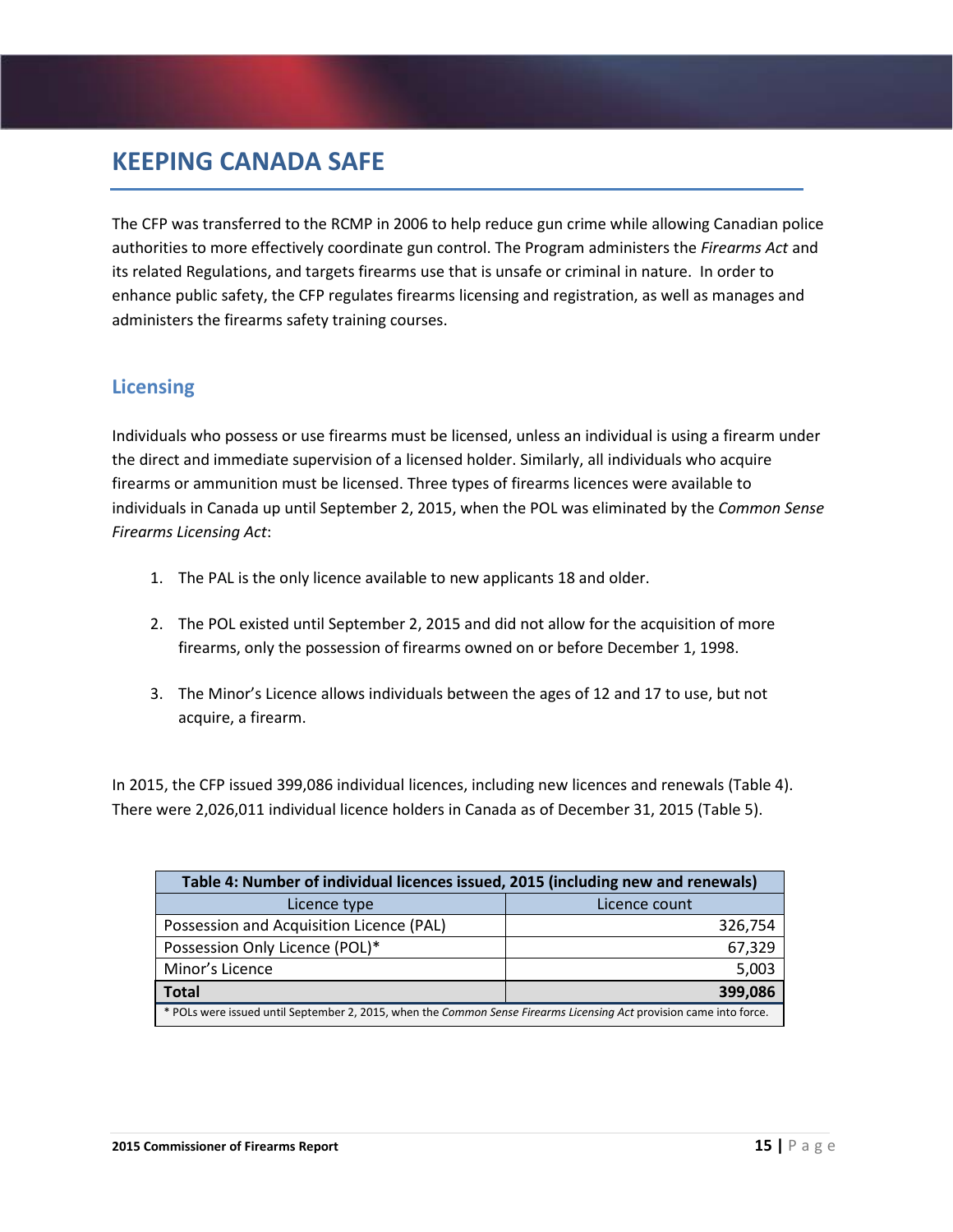| Table 5: Individual firearms licences, by type and province or territory, 2015                                      |            |                |                 |              |
|---------------------------------------------------------------------------------------------------------------------|------------|----------------|-----------------|--------------|
| <b>Province or Territory</b>                                                                                        | <b>PAL</b> | <b>POL</b>     | Minor's Licence | <b>Total</b> |
| Newfoundland and Labrador                                                                                           | 73,680     | 1              | 386             | 74,067       |
| Prince Edward Island                                                                                                | 6,070      | $\Omega$       | 11              | 6,081        |
| Nova Scotia                                                                                                         | 71,935     | 0              | 1,273           | 73,208       |
| <b>New Brunswick</b>                                                                                                | 67,532     | 0              | 195             | 67,727       |
| Quebec                                                                                                              | 493,449    | $\overline{2}$ | 56              | 493,507      |
| Ontario                                                                                                             | 564,376    | 1              | 4,659           | 569,036      |
| Manitoba                                                                                                            | 84,647     | 1              | 542             | 85,190       |
| Saskatchewan                                                                                                        | 99,670     | 0              | 233             | 99,903       |
| Alberta                                                                                                             | 273,339    | 0              | 2,047           | 275,386      |
| <b>British Columbia</b>                                                                                             | 265,330    | 0              | 802             | 266,132      |
| Yukon                                                                                                               | 6,879      | 0              | 69              | 6,948        |
| <b>Northwest Territories</b>                                                                                        | 5,358      | $\Omega$       | 46              | 5,404        |
| Nunavut                                                                                                             | 3,418      | $\Omega$       | 4               | 3,422        |
| <b>Total</b>                                                                                                        | 2,015,683  | 5*             | 10,323          | 2,026,011    |
| * These POLs were still valid as of December 31, 2015, because they were in the process of being converted to PALs. |            |                |                 |              |

## *Firearms licence application refusals*

Under the *Firearms Act*, CFOs are authorized to refuse an application for a firearms licence based on their assessment of an individual's potential risk to public safety. In 2015, there were 688 firearms licence applications refused for various public safety reasons (Tables 6 and 7). Some of these refusals may have been referred to or overturned by the courts since the initial refusal.

| Table 6: Number of firearms licence application refusals, 2011 to 2015 |          |  |
|------------------------------------------------------------------------|----------|--|
| Year                                                                   | Refusals |  |
| 2011                                                                   | 520      |  |
| 2012                                                                   | 670      |  |
| 2013                                                                   | 886      |  |
| 2014                                                                   | 805      |  |
| 2015                                                                   | 688      |  |
| <b>Total</b>                                                           | 3,569    |  |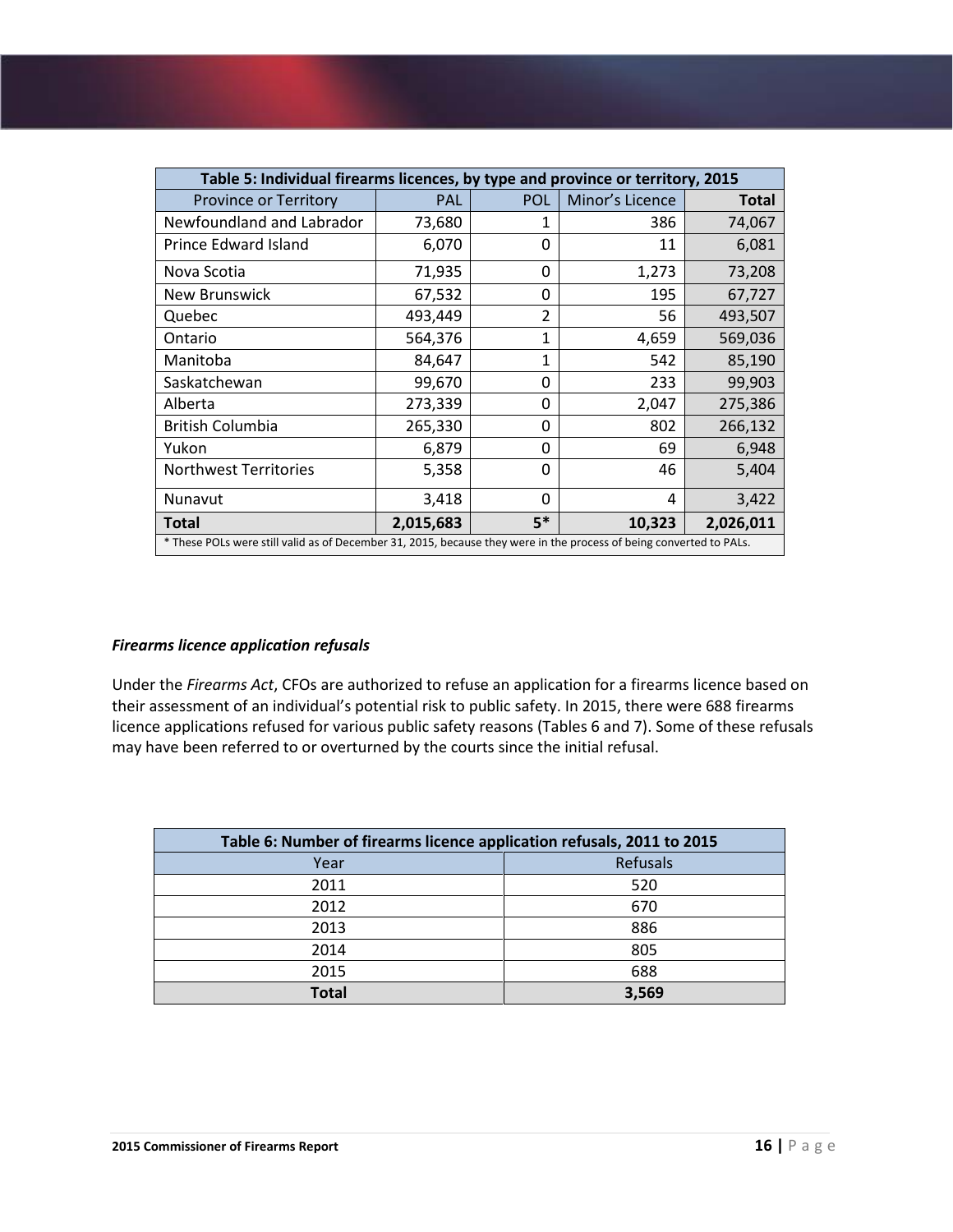| Table 7: Reasons for firearms licence application refusals, 2015*                                                                                                                                                      |          |
|------------------------------------------------------------------------------------------------------------------------------------------------------------------------------------------------------------------------|----------|
| Reason                                                                                                                                                                                                                 | Refusals |
| Court-ordered prohibition/probation                                                                                                                                                                                    | 229      |
| Domestic violence                                                                                                                                                                                                      | 40       |
| Drug offences                                                                                                                                                                                                          | 25       |
| Mental health                                                                                                                                                                                                          | 112      |
| POL ineligible**                                                                                                                                                                                                       | 10       |
| Potential risk to others                                                                                                                                                                                               | 132      |
| Potential risk to self                                                                                                                                                                                                 | 203      |
| Provided false information                                                                                                                                                                                             | 94       |
| Unsafe firearm use and storage                                                                                                                                                                                         | 20       |
| Violent behaviour                                                                                                                                                                                                      | 56       |
| *Because a firearms licence application can be influenced by more than one factor, the sum of refusal reasons will exceed<br>the annual total of firearms licence applications refused.<br>** Until September 2, 2015. |          |

## *Firearms licence renewals*

As stated in the *Firearms Act*, firearms licence holders are responsible for renewing their licences prior to expiry. The CFP facilitates this process by sending renewal notices to licensees approximately 90 days prior to the expiry of the current licence. As a condition of their licence, licensees are legally required to advise the CFP of any address changes, which helps ensure they receive the renewal notice. A total of 336,604 individual POL and PAL licences expired in 2015 (Chart 2).

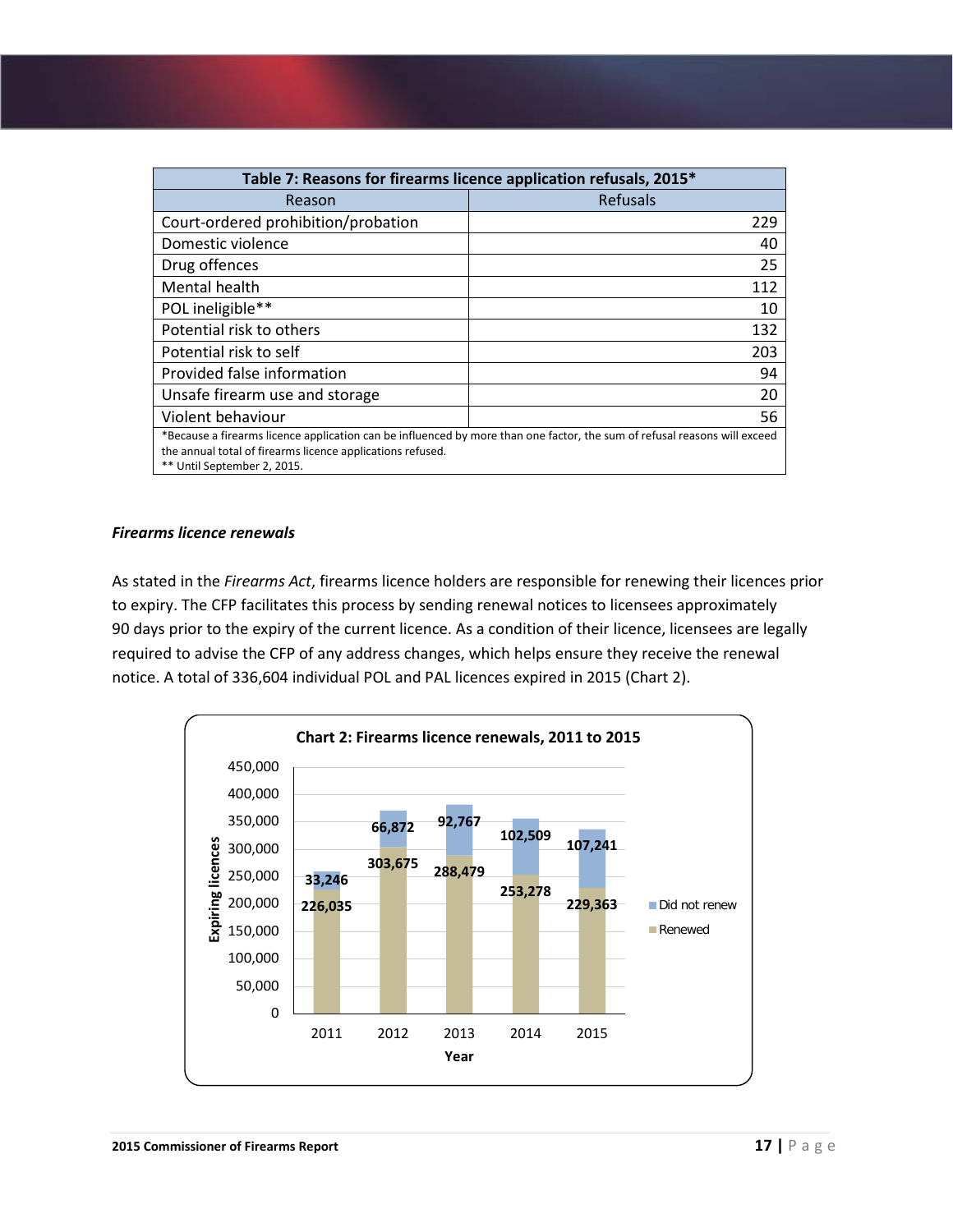

\* When a licence has expired, a registration revocation notice is sent to the licence holder 30 days after the licence expiry date. If there is no change in the licence holder's file within 90 days after the revocation, a report is sent to the police of jurisdiction for follow-up. A lack of renewal could be associated, for example, with a licence holder having disposed of his/her firearm(s), moved outside Canada or passed away.

## *Continuous eligibility screening of firearms licence holders*

The Canadian Firearms Information System (CFIS) contains current and historical firearms licence holder data. If a licence holder is involved in an event involving violence (or other offences specified in Section 5 of the *Firearms Act*), it is reported in CPIC via a Firearms Interest Police (FIP) and sent to the relevant CFO for review. There were 26,535 FIP events in 2015 that were matched to a person with a firearms licence (Table 8). Licence holders are regularly screened to assess their continuous eligibility to remain licensed. In 2015, for instance, the CFP screened 1,711 licence applications and 88 Internet investigations were conducted to assist the CFOs with applicant eligibility.

| Table 8: Number of FIP events by CFO jurisdiction, 2015 |         |
|---------------------------------------------------------|---------|
| CFO jurisdiction                                        | Matches |
| Newfoundland and Labrador                               | 494     |
| Prince Edward Island                                    | 91      |
| Nova Scotia                                             | 529     |
| New Brunswick                                           | 651     |
| Quebec                                                  | 7,538   |
| Ontario                                                 | 7,009   |
| <b>Manitoba and Nunavut</b>                             | 1,447   |
| Saskatchewan                                            | 1,273   |
| Alberta and Northwest Territories                       | 4,786   |
| British Columbia and Yukon                              | 2,717   |
| <b>Total</b>                                            | 26,535  |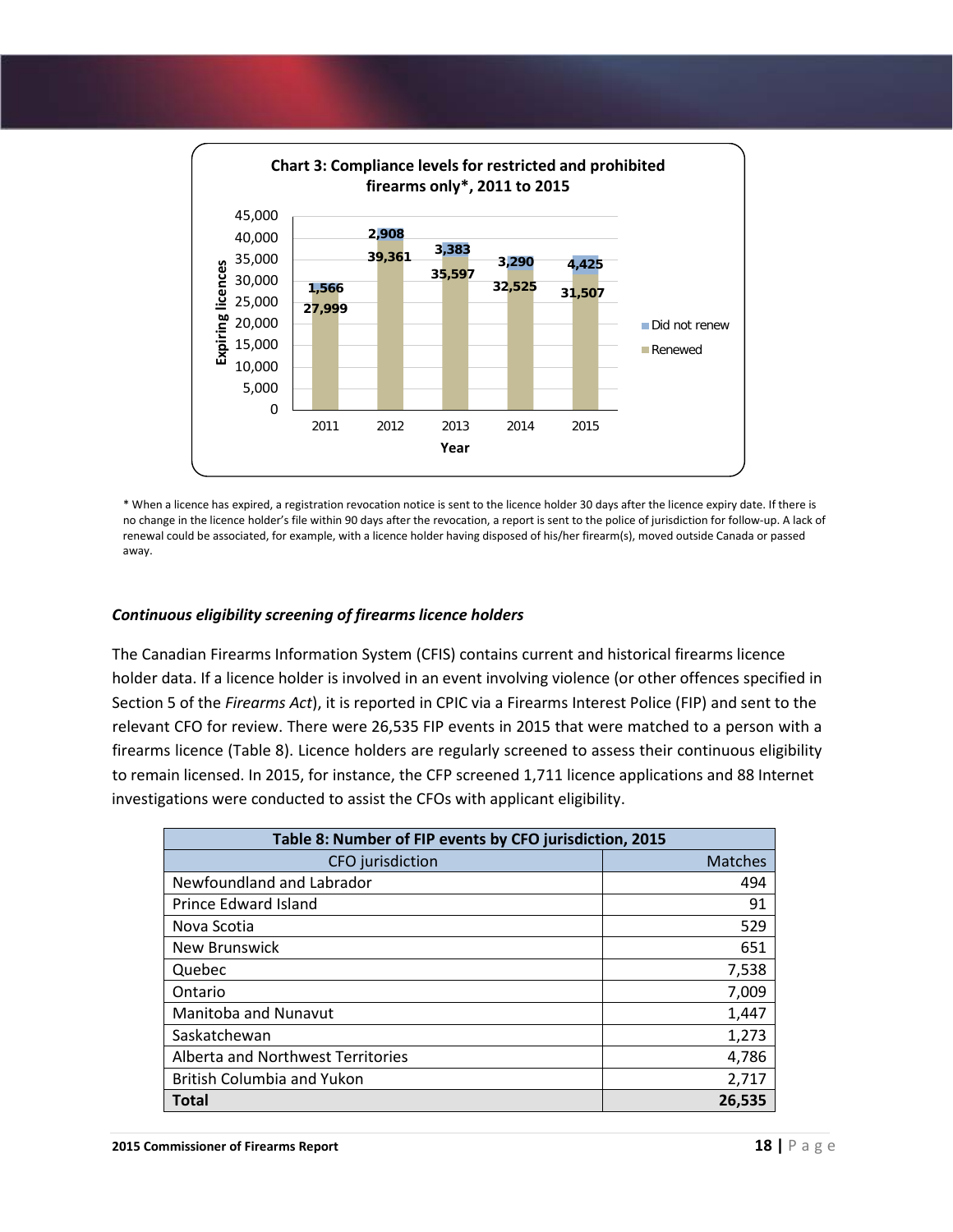## *Firearms licence revocations*

Under the *Firearms Act*, CFOs are authorized to revoke a firearms licence based on their assessment of the licence holder's risk to public safety. There were 2,347 firearms licence revoked in 2015 (Tables 9 and 10). Some of these revocations may have been referred to or overturned by the courts since the initial revocation.

| Table 9: Number of firearms licence revocations, 2011 to 2015 |             |  |
|---------------------------------------------------------------|-------------|--|
| Year                                                          | Revocations |  |
| 2011                                                          | 2,365       |  |
| 2012                                                          | 2,421       |  |
| 2013                                                          | 2,497       |  |
| 2014                                                          | 2,354       |  |
| 2015                                                          | 2,347       |  |
| <b>Total</b>                                                  | 11,984      |  |

| Table 10: Reasons for firearms licence revocations, 2015*                                                                                                                                                                  |             |
|----------------------------------------------------------------------------------------------------------------------------------------------------------------------------------------------------------------------------|-------------|
| Reason                                                                                                                                                                                                                     | Revocations |
| Court-ordered prohibition/probation                                                                                                                                                                                        | 1,578       |
| Domestic violence                                                                                                                                                                                                          | 67          |
| Drug offences                                                                                                                                                                                                              | 26          |
| Mental health                                                                                                                                                                                                              | 430         |
| POL ineligible**                                                                                                                                                                                                           | 5           |
| Potential risk to others                                                                                                                                                                                                   | 197         |
| Potential risk to self                                                                                                                                                                                                     | 209         |
| Provided false information                                                                                                                                                                                                 | 56          |
| Unsafe firearm use and storage                                                                                                                                                                                             | 49          |
| Violent behaviour                                                                                                                                                                                                          | 69          |
| *Because a firearms licence application can be influenced by more than one factor, the sum of revocations reasons will<br>exceed the annual total of firearms licence applications revoked.<br>** Until September 2, 2015. |             |

Firearms licence application refusals and firearms licence revocations are recorded in the CFP's national CFIS database. Individuals who have an application refused or a licence revoked, therefore, cannot evade this decision by moving from one municipal or provincial/territorial jurisdiction to another.

#### *Firearm prohibition orders for individuals*

Courts must notify CFOs of all firearms prohibition orders in their jurisdiction. Firearms licence applicant screening includes checking if an applicant is subject to a prohibition order. A prohibition order prevents an individual from legally possessing a firearm for a specified period of time and results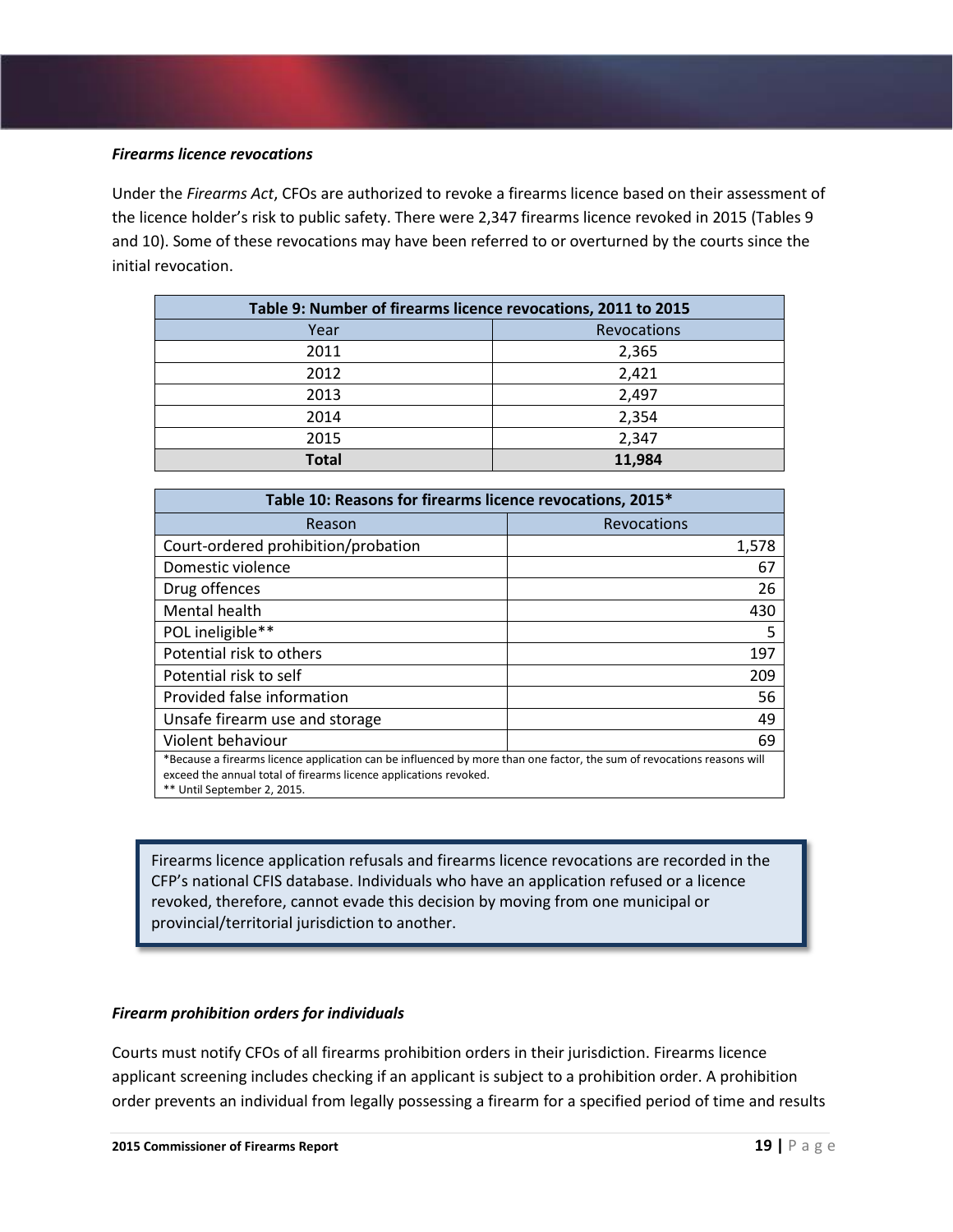in the refusal of a firearms licence application, unless a court specifically orders one to be issued for certain purposes, such as sustenance hunting.

Prohibition orders are recorded in the CPIC database and form part of the background and continuous-eligibility checks for firearms licences. Information from municipal, provincial and federal court records also contributes to the assessment of an individual's potential threat to public safety. A match against a court order may result in the CFO conducting an investigation that could lead to a revocation or a change in licence conditions. In 2015, there were 405,440 individuals prohibited from possessing firearms (Chart 4).



Note: Data courtesy of CPIC

\* Prohibition orders are for a specified period of time and can carry over from year to year. The totals reflect ongoing prohibition orders and not only those that are newly issued.

#### *Firearms businesses*

A business, museum or organization that manufactures, sells, possesses, handles, displays or stores firearms or ammunition must have a firearms business licence. Employees who handle firearms for these businesses must also have firearms licences, and all restricted and prohibited firearms in a business inventory must be registered. CFOs perform periodic business inspections to confirm safe and lawful business practices and firearms storage. The CFP offers businesses the option of performing firearms registrations and transfers through the Program's Business Web Services online portal.

As of December 31, 2015, there were 4,522 firearms businesses in Canada licensed under the *Firearms Act*, not including carriers and museums. Of these, 2,117 were licensed to sell only ammunition.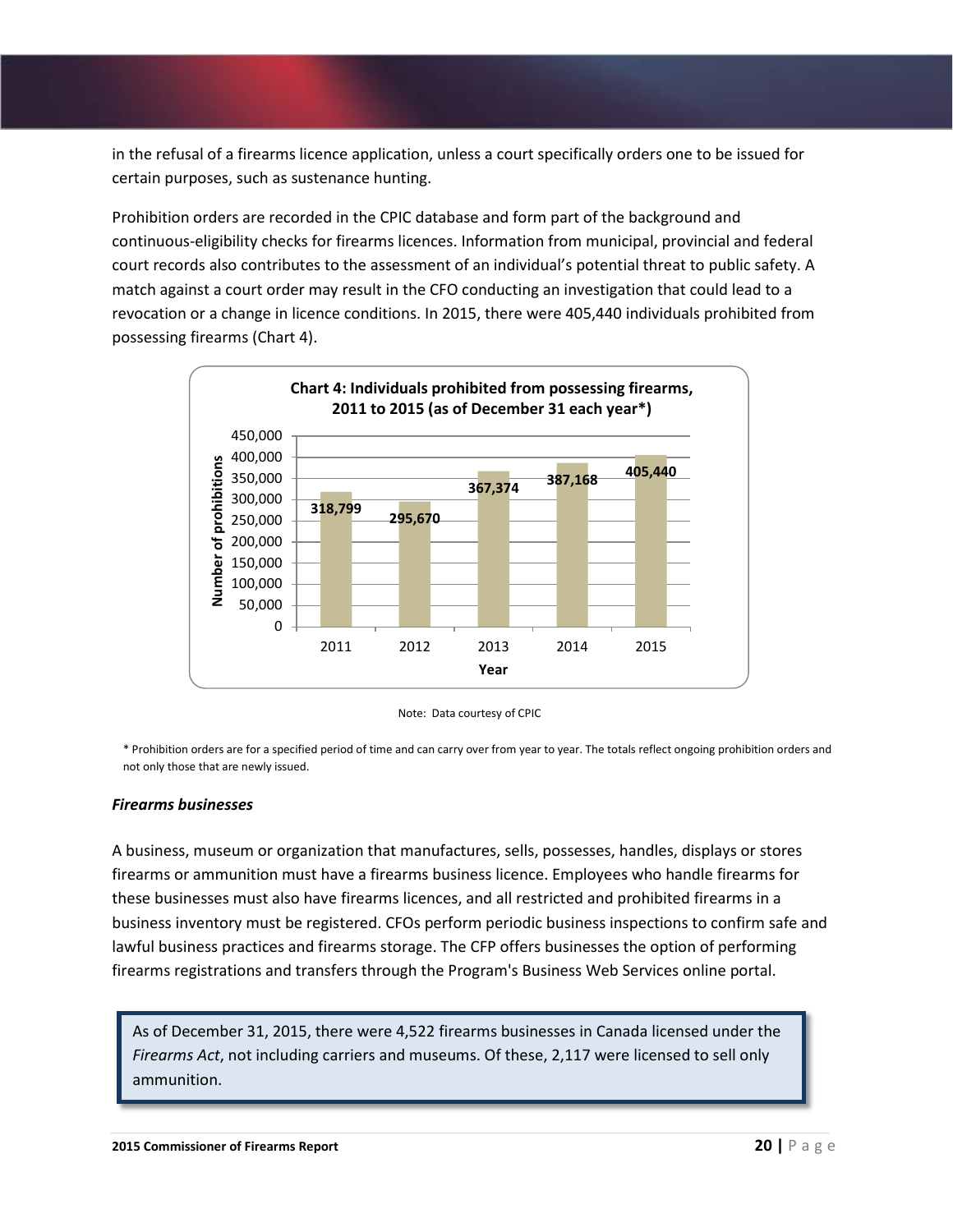## *Shooting clubs and ranges*

CFOs approve and perform inspections of shooting clubs and ranges within their jurisdictions to ensure safe operation and compliance with the *Firearms Act*. Standards set out in the *Firearms Act* and the *Shooting Clubs and Shooting Ranges Regulations* are intended to ensure the safety of members, visitors and the general public in relation to shooting clubs and ranges. The Program develops and implements range safety measures and reviews range safety inspection reports to improve guidelines, procedures and forms used by Firearms Officers for shooting range inspections. It also reviews range applications, conducts quality control checks, provides feedback on inspection reports and requests or conducts follow-up inspections as required. An estimated 1,320 shooting ranges existed in Canada in 2015.

# <span id="page-20-0"></span>**Registration**

According to sub-section 84(1) of the *Criminal Code*, all firearms can be categorized into one of three classes:

- **Non-restricted** firearms typically shotguns and rifles
- **Restricted** firearms predominantly handguns
- **Prohibited** firearms mostly certain handguns and fully automatic firearms

All restricted and prohibited firearms in Canada must be registered; however, before a firearm can be registered for the first time, it must be verified. Verification is the process of confirming the identification and class of a firearm by a certified verifier. The Program coordinates the Firearms Verifiers Network, which authorizes new certified verifiers and responds to all inquiries about becoming a certified verifier.

Registration applicants must already have a firearms licence allowing them to possess a certain class of firearm. You must have a firearms licence with the correct classes in order to register a restricted or prohibited firearm. When a registered firearm is transferred to a new owner, the Registrar will issue a new registration certificate if the new owner is eligible to possess that type of firearm. The record must be changed to reflect both the cancellation of registration from the original owner and the new registration to the new owner.

The registration certificate number links a firearm to its licensed owner in the CFIS database. As with firearms licences, a subset of this information can then be accessed by law enforcement agencies via CPIC.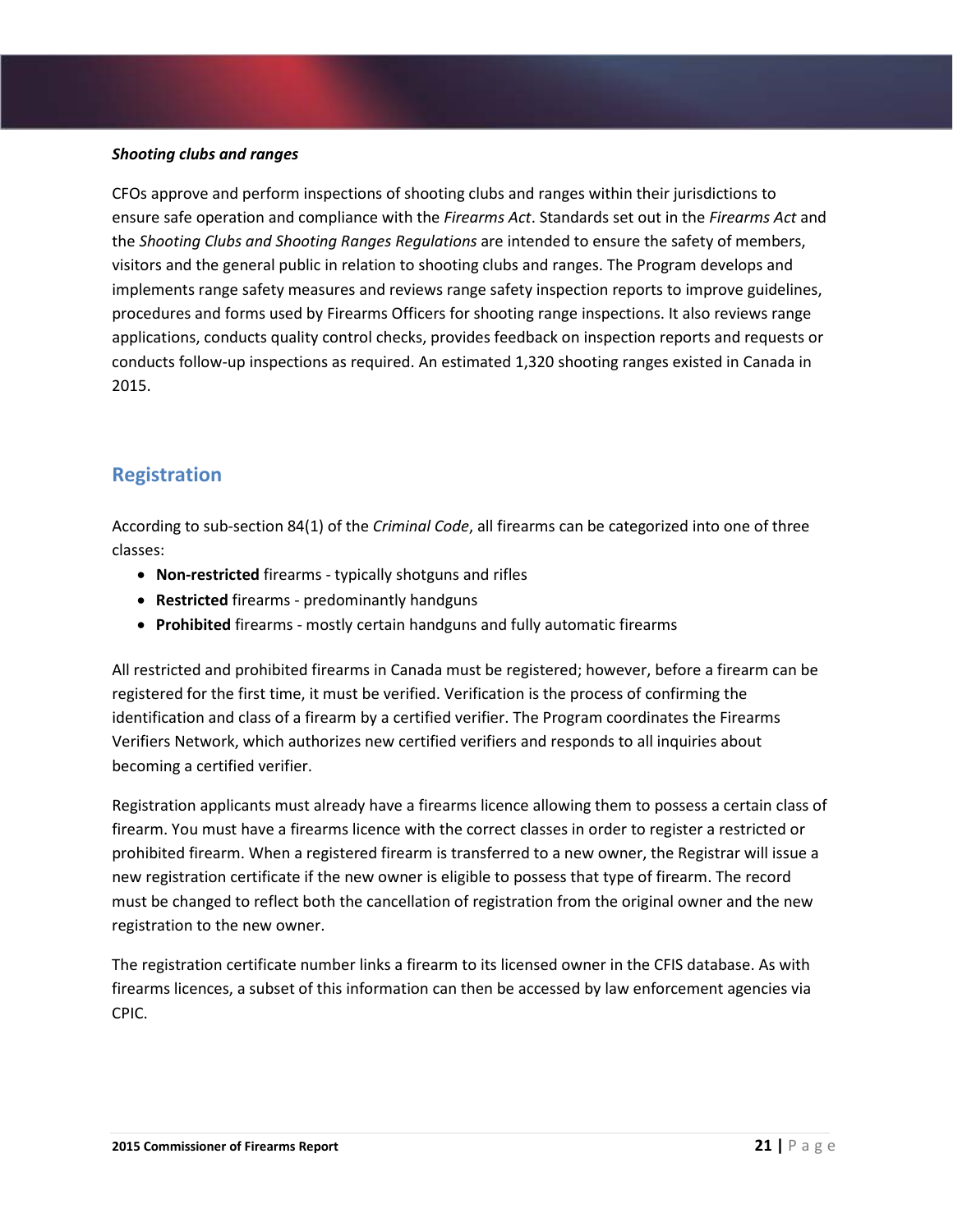As of December 31, 2015, there were a total of 978,347 restricted or prohibited firearms registered to individuals or businesses in Canada (Tables 11 and 12).

| Table 11: Firearms registered to individuals or businesses, by class, 2012 to 2015 |         |         |         |         |  |  |
|------------------------------------------------------------------------------------|---------|---------|---------|---------|--|--|
| <b>Firearm Class</b>                                                               | 2012    | 2013    | 2014    | 2015    |  |  |
| Restricted                                                                         | 576,847 | 659,387 | 726,705 | 795,854 |  |  |
| Prohibited                                                                         | 190,910 | 188,552 | 185,793 | 182,493 |  |  |
| <b>Total</b>                                                                       | 767,757 | 847,939 | 912,498 | 978,347 |  |  |

| Table 12: Firearms registered to individuals or businesses, by class and<br>province or territory, 2015 |            |            |              |  |  |  |
|---------------------------------------------------------------------------------------------------------|------------|------------|--------------|--|--|--|
| <b>Province or Territory</b>                                                                            | Restricted | Prohibited | <b>Total</b> |  |  |  |
| Newfoundland and Labrador                                                                               | 6,641      | 1,471      | 8,112        |  |  |  |
| Prince Edward Island                                                                                    | 2,283      | 738        | 3,021        |  |  |  |
| Nova Scotia                                                                                             | 20,337     | 6,288      | 26,625       |  |  |  |
| <b>New Brunswick</b>                                                                                    | 15,619     | 4,504      | 20,123       |  |  |  |
| Quebec                                                                                                  | 73,669     | 28,281     | 101,950      |  |  |  |
| Ontario                                                                                                 | 294,838    | 76,898     | 371,736      |  |  |  |
| Manitoba                                                                                                | 29,851     | 5,424      | 35,275       |  |  |  |
| Saskatchewan                                                                                            | 41,642     | 7,693      | 49,335       |  |  |  |
| Alberta                                                                                                 | 161,403    | 24,481     | 185,884      |  |  |  |
| <b>British Columbia</b>                                                                                 | 144,725    | 25,896     | 170,621      |  |  |  |
| Yukon                                                                                                   | 2,415      | 355        | 2,770        |  |  |  |
| <b>Northwest Territories</b>                                                                            | 1,366      | 302        | 1,668        |  |  |  |
| Nunavut                                                                                                 | 378        | 32         | 410          |  |  |  |
| Other                                                                                                   | 687        | 130        | 817          |  |  |  |
| <b>Total</b>                                                                                            | 795,854    | 182,493    | 978,347      |  |  |  |

The *Ending the Long-gun Registry Act* removed the requirement to register non-restricted firearms in April 2012; however, due to ongoing litigation, Quebec residents were still registering their non-restricted firearms with the CFP until the Supreme Court of Canada's decision in March 2015.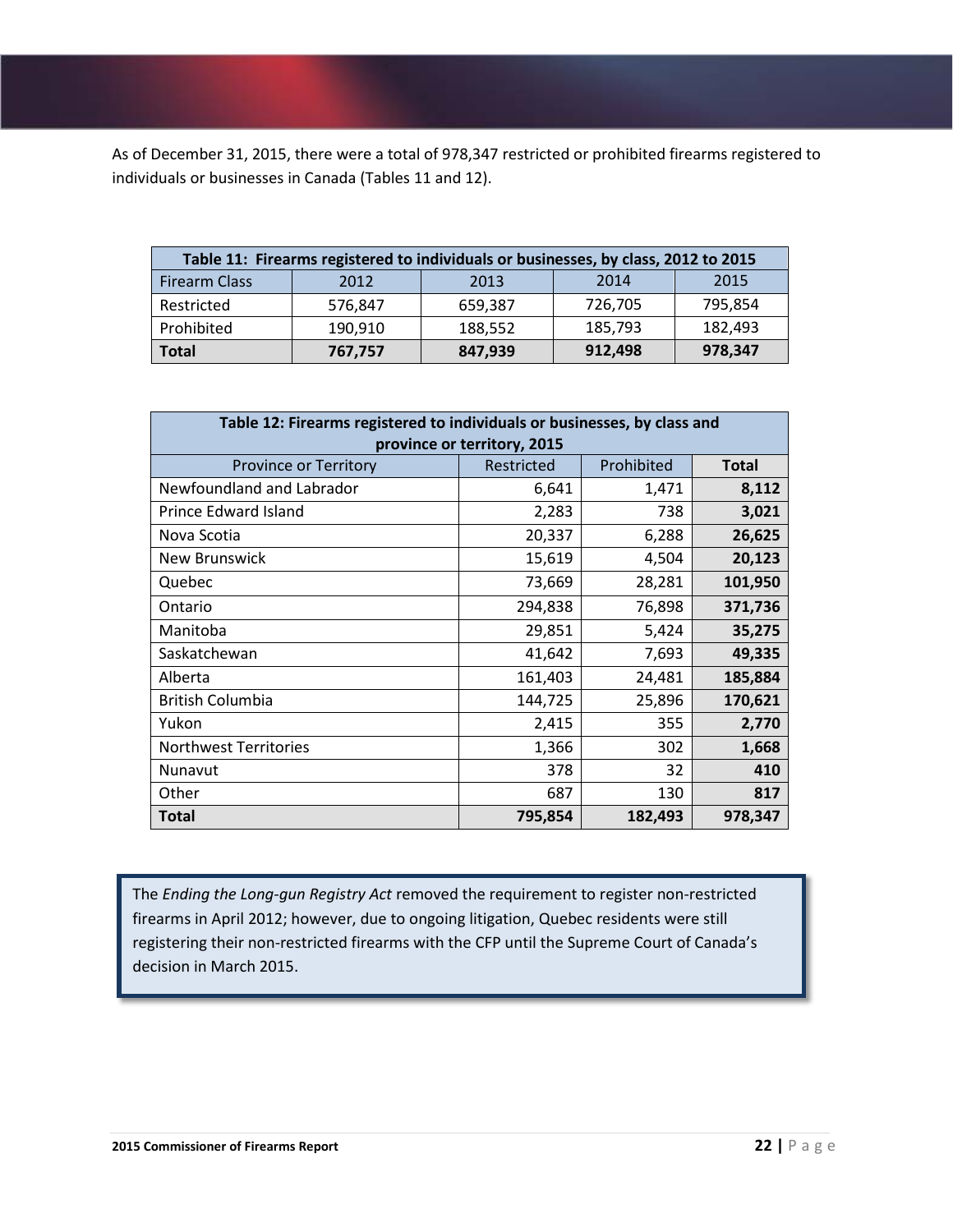## *Firearms registration application refusals and certificate revocations*

The Registrar has the authority to revoke registration certificates and refuse firearms registration applications. In 2015, there were 60 firearm registration applications refused and 7,159 firearm registration certificates revoked (Table 13).

| Table 13: Number of registration refusals and revocations, 2011 to 2015 |                             |                             |              |  |  |
|-------------------------------------------------------------------------|-----------------------------|-----------------------------|--------------|--|--|
| Year                                                                    | <b>Applications Refused</b> | <b>Certificates Revoked</b> | <b>Total</b> |  |  |
| 2011                                                                    | 181                         | 89,805                      | 89,986       |  |  |
| 2012                                                                    | 163                         | 54,222                      | 54,385       |  |  |
| 2013                                                                    | 134                         | 70,027                      | 70,161       |  |  |
| 2014                                                                    | 105                         | 58,609                      | 58,701       |  |  |
| 2015                                                                    | 60                          | 7,159                       | 7,219        |  |  |
| <b>Total</b>                                                            | 643                         | 279,822                     | 280,452      |  |  |

Note: For 2012-2014, totals include non-restricted firearms for Quebec, but not for other provinces. Prior to 2014, registration refusals were calculated by application date. In 2014, they were calculated by refusal date. The significant decrease in 2015 is attributed to the deletion of non-restricted registrations in Quebec.

# <span id="page-22-0"></span>**Safety Training**

As outlined in the *Firearms Act*, to be licensed to acquire firearms in Canada, individuals must demonstrate awareness of the principles relating to the safe handling and use of firearms. To be eligible for a non-restricted firearms licence, an individual must successfully complete the CFSC. In order to be eligible for a restricted firearms licence, an individual must successfully complete both the CFSC and the Canadian Restricted Firearms Safety Course (CRFSC). The CFSC and the CRFSC are fundamental firearms-education and safety-training components of the CFP. The CFP is responsible for the continued development, implementation, evaluation and revision of national firearms-safety standards, the CFSC and the CRFSC.

Developed in partnership with the provinces and territories, as well as organizations with an ongoing interest in hunter education and firearms safety, these courses provide instruction on the safe handling, use, transportation and storage of both restricted and non-restricted firearms.

On June 18, 2015, classroom participation in firearms safety courses became mandatory for first-time firearms licence applicants as per the *Common Sense Firearms Licensing Act*.